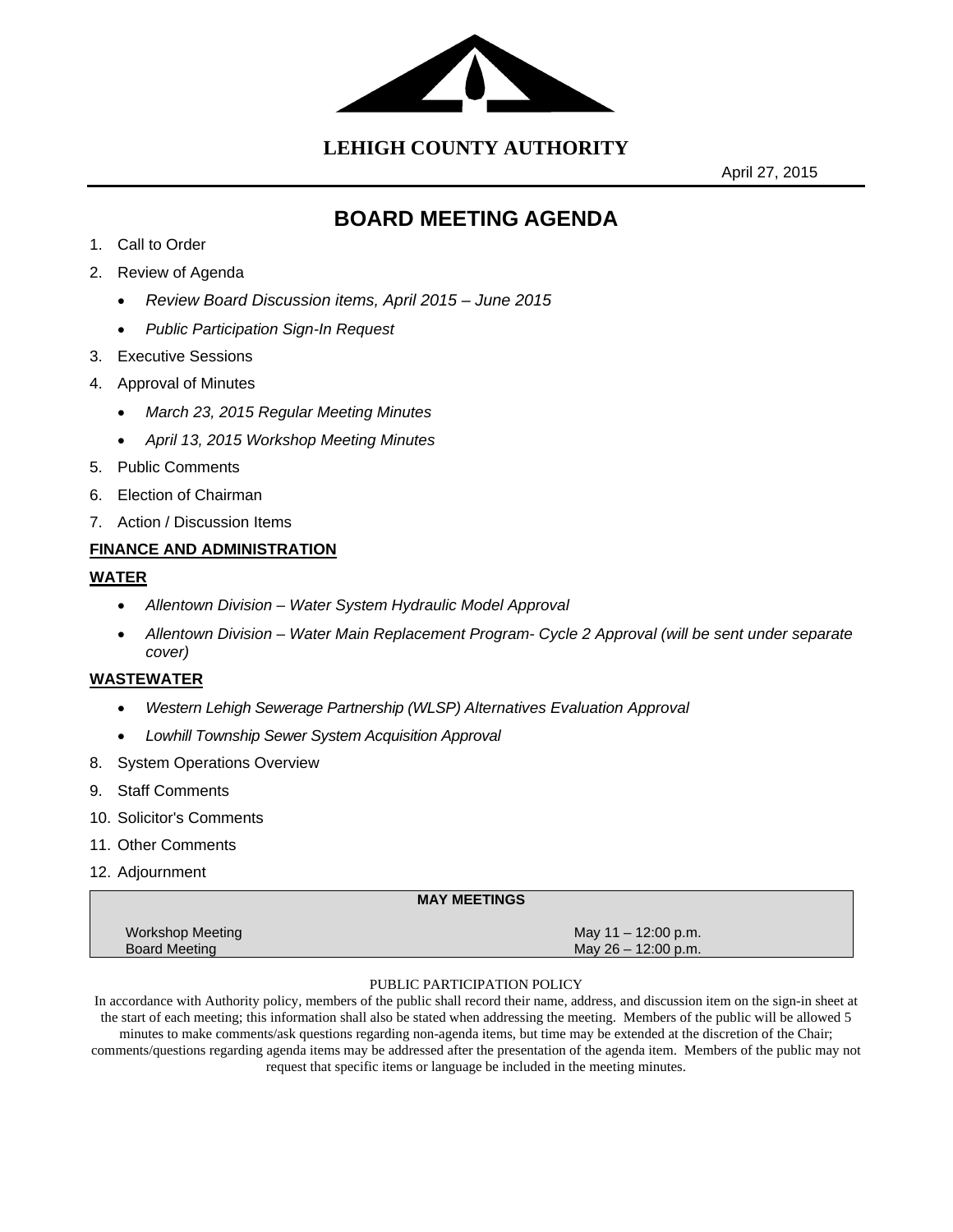# **BOARD ACTION/DISCUSSION ITEMS APRIL 2015 – JUNE 2015**

| PRIORITY*                               | PROJECT/ISSUE                                                             | <b>TYPE OF ACTION</b> | TIMING**                                                    |
|-----------------------------------------|---------------------------------------------------------------------------|-----------------------|-------------------------------------------------------------|
|                                         | <b>AS NEEDED</b>                                                          |                       |                                                             |
| $\mathbf H$                             | <b>Acquisition/Growth Strategy Activities</b>                             | <b>Status Report</b>  | As needed                                                   |
| L                                       | Jordan Creek Wastewater Plant                                             | <b>Status Report</b>  | As needed                                                   |
| M                                       | Strawberry Acres - AARC - Sewer System                                    | <b>Status Report</b>  | As needed                                                   |
| $\mathbf H$                             | Strategic Plan Update                                                     | <b>Status Report</b>  | As needed                                                   |
| $\mathbf H$                             | Wastewater Capacity Program Update                                        | <b>Status Report</b>  | As needed                                                   |
|                                         | <b>WITHIN 45 DAYS</b>                                                     |                       |                                                             |
| $\mathbf M$                             | Hydro-Pneumatic Pump Station Upgrade (Pine Lakes of<br>Lynn) Design Phase | Approval              | May(B)                                                      |
| M                                       | Conversion of Telog satellite locations to full SCADA<br>control          | Approval              | May(B)                                                      |
|                                         | <b>WITHIN 75 DAYS</b>                                                     |                       |                                                             |
| $*$ H – High<br>M – Medium<br>$L - Low$ |                                                                           |                       | **<br>$(W)$ – Workshop<br>$(B)$ – Board<br>$(W/B)$ - Either |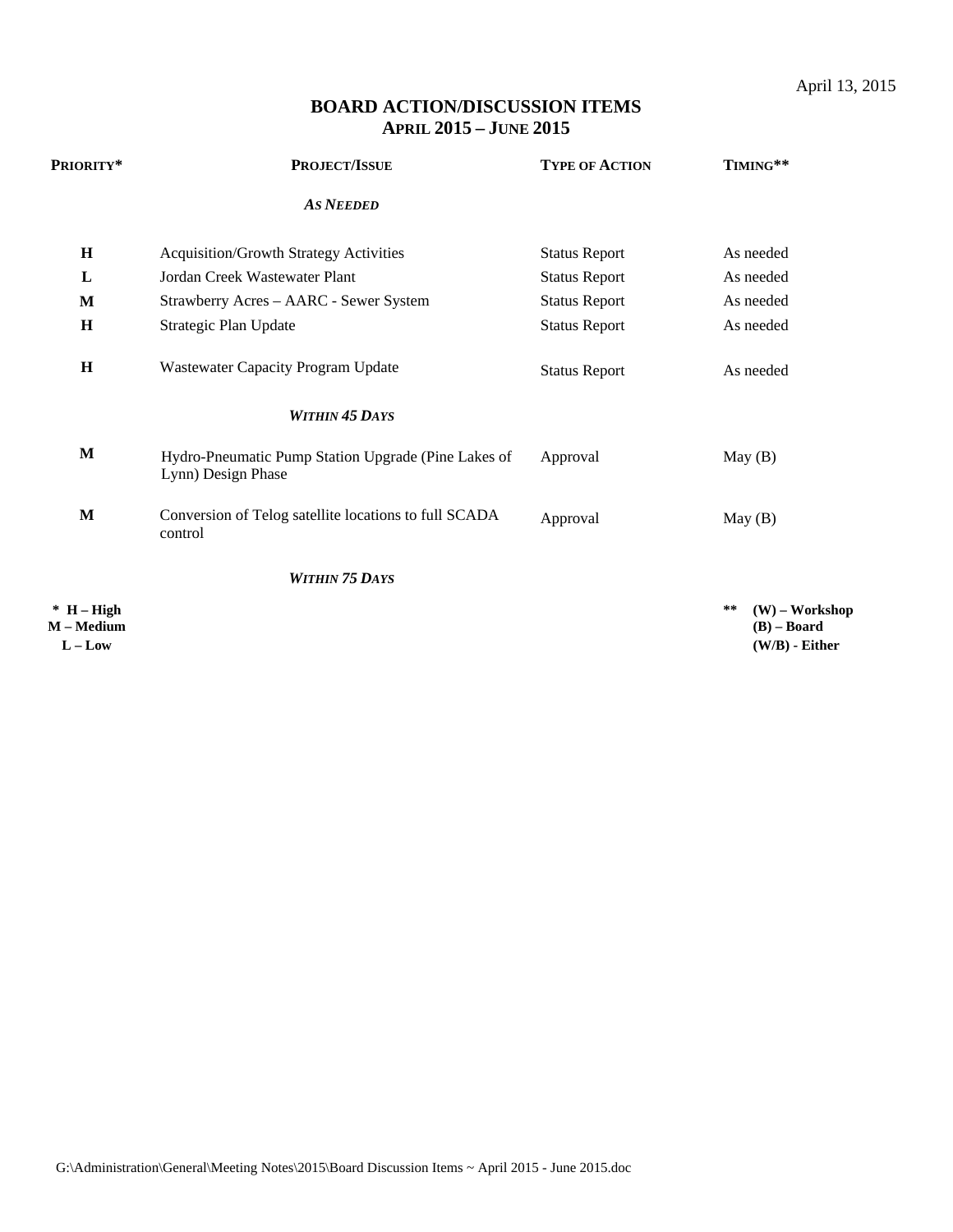#### **REGULAR MEETING MINUTES March 23, 2015**

The Regular Meeting of the Lehigh County Authority was called to order at 12:15 p.m., on Monday, March 23, 2015, Vice Chairman Tom Muller presiding. Other Members present at the commencement of the meeting were: Richard Bohner, Brian Nagle, Ted Lyons, Norma Cusick, Scott Bieber and Linda Rosenfeld. Authority Staff present were Aurel Arndt, Liesel Adam, Bradford Landon, Frank Leist, Robert Kerchusky, Pat Mandes, Kevin German, Pete Burkhardt, John Parsons, Jason Gruber and Lisa Miller.

Tom Muller commented that regrettably, Asa Hughes was not reappointed to the Board by the County Commissioners.

# **REVIEW OF AGENDA**

#### **EXECUTIVE SESSION**

Mr. Arndt stated there would be an Executive Session at the end of the regular meeting to discuss a personnel issue; one action item under Staff Comments to discuss Boston Beer service rates and one informational item as well under Staff Comments.

#### **APPROVAL OF MINUTES**

#### *January 26, 2015 Regular Meeting Minutes*

On a motion by Richard Bohner, seconded by Norma Cusick, the Board unanimously approved the Minutes of the January 26, 2015 Regular Meeting (7-0). Linda Rosenfeld abstained.

#### *February 23, 2015 Regular Meeting Minutes*

Richard Bohner noted that on the second page under Staff Comments, the first sentence in the fifth paragraph, the word "which" needs to be deleted. Mr. Bieber also noted that it must be noted that he arrived at 1:00 PM to the meeting. In consideration of all the changes, Richard Bohner recommends approving the Minutes.

On a motion by Richard Bohner, seconded by Norma Cusick, the Board unanimously approved the Minutes of the February 23, 2015 Workshop Meeting (7-0).

#### **PUBLIC COMMENTS**

None.

#### **ACTION AND DISCUSSION ITEMS**

#### *2014 Risk Management Report*

Kevin German presented the 2014 Annual Risk Management Report along with a PowerPoint presentation. The program is designed to maintain a high safety awareness level throughout the workplace. The Risk Management Team will be investigating the market for better pricing on Workers Compensation and General Liability insurances. Security issues were discussed.

On a motion made by Brian Nagle, seconded by Norma Cusick, the Board unanimously approved the 2014 Risk Management Annual Report (7-0).

#### *Knowledge Management Update & SharePoint Program Implementation*

Liesel Adam reviewed the background of the project along with a PowerPoint presentation. Ms. Adam is asking for approval of the Capital Project Authorization Amendment No. 2 in the amount of \$66,900 and the Professional Services Authorization Amendment No. 2 in the amount of \$31,900 to GHD to provide management consulting services and IT services to design and implement a SharePoint program for LCA. SharePoint is a software tool that will allow all LCA employees greater access to information while providing document control. Discussion followed.

Ted Lyons left the meeting at 1:20 p.m.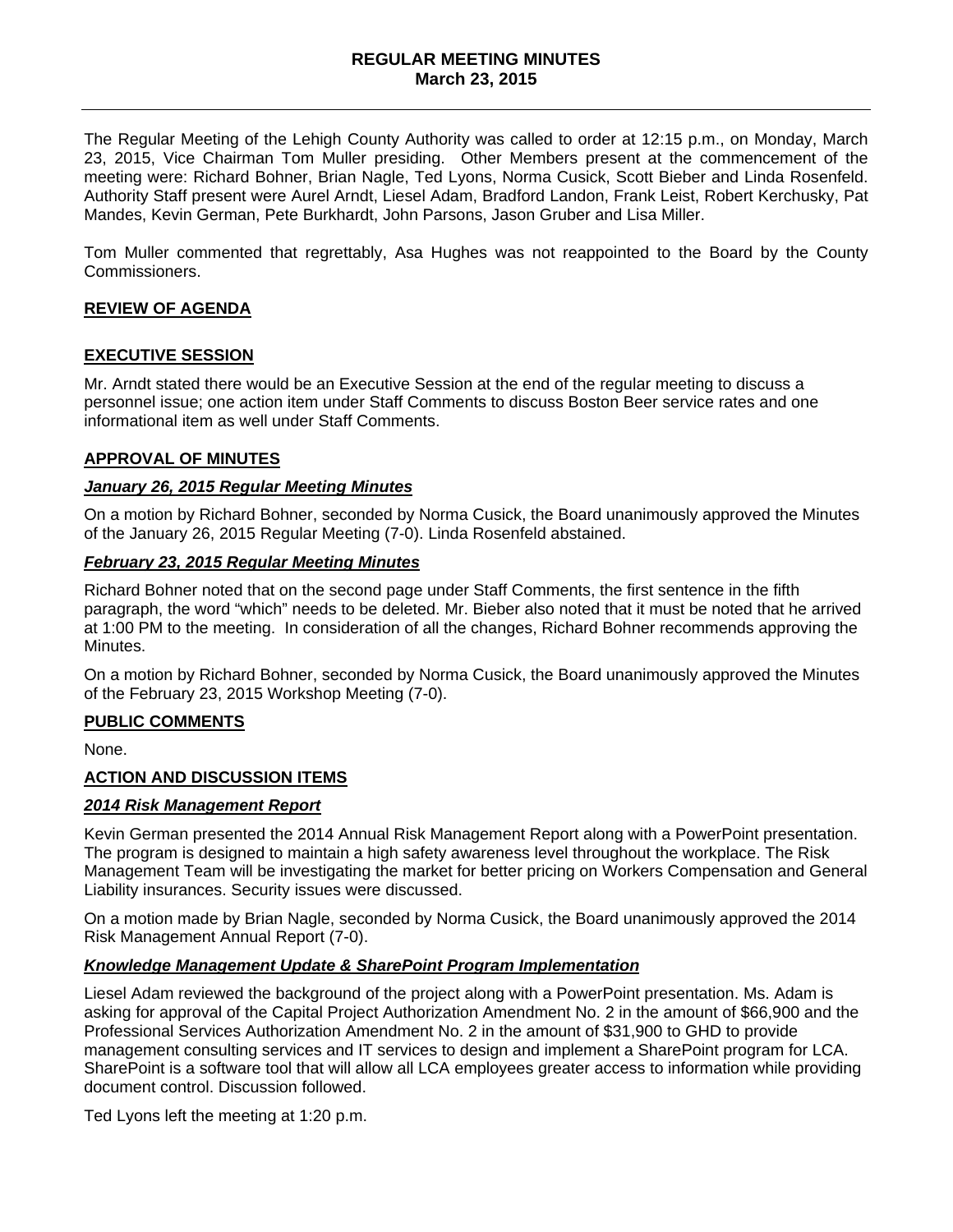On a motion by Richard Bohner, seconded by Norma Cusick, the Board unanimously approved the Capital Project Authorization Amendment No. 2 for the SharePoint Program Implementation in the amount of \$66,900 and the Professional Services Authorization to GHD in the amount of \$31,900 (6-0).

### *Presentation of 2014 D & C Concession Work*

Along with a PowerPoint presentation, Jason Gruber presented the 2014 Workload Reports regarding the construction, maintenance, and repair items performed by personnel in the Sewer Line Maintenance and Water Distribution Departments. The Board thanked him for his informative presentation.

#### **SYSTEM OPERATIONS OVERVIEW**

Robert Kerchusky noted that flows are up due to the snow melt and increase in rain. The flow has also increased at Kline's Island. Arcadia is still struggling with the ammonia issue.

#### **STAFF COMMENTS**

Pat Mandes presented the Board with a memorandum regarding the Boston Beer 2015 Wastewater Rates. She provided a brief background of the Boston Beer Agreement. She is requesting approval of the 2015 Wastewater Rates listed on the table presented to the Board.

On motion by Richard Bohner, seconded by Norma Cusick, the Board unanimously approved the 2015 Wastewater Rates for Boston Beer as presented (6-0).

#### **SOLICITOR'S COMMENTS**

None.

**OTHER COMMENTS** 

None.

#### **EXECUTIVE SESSION**

The Vice Chairman called for an Executive Session at 2:10 p.m. to discuss a personnel issue. Tom Muller left the Executive Session at 2:20 p.m. The session ended at 2:48 p.m.

#### **ADJOURNMENT**

There being no further business, the Vice Chairman adjourned the meeting at 2:48 p.m.

 Richard H. Bohner **Secretary**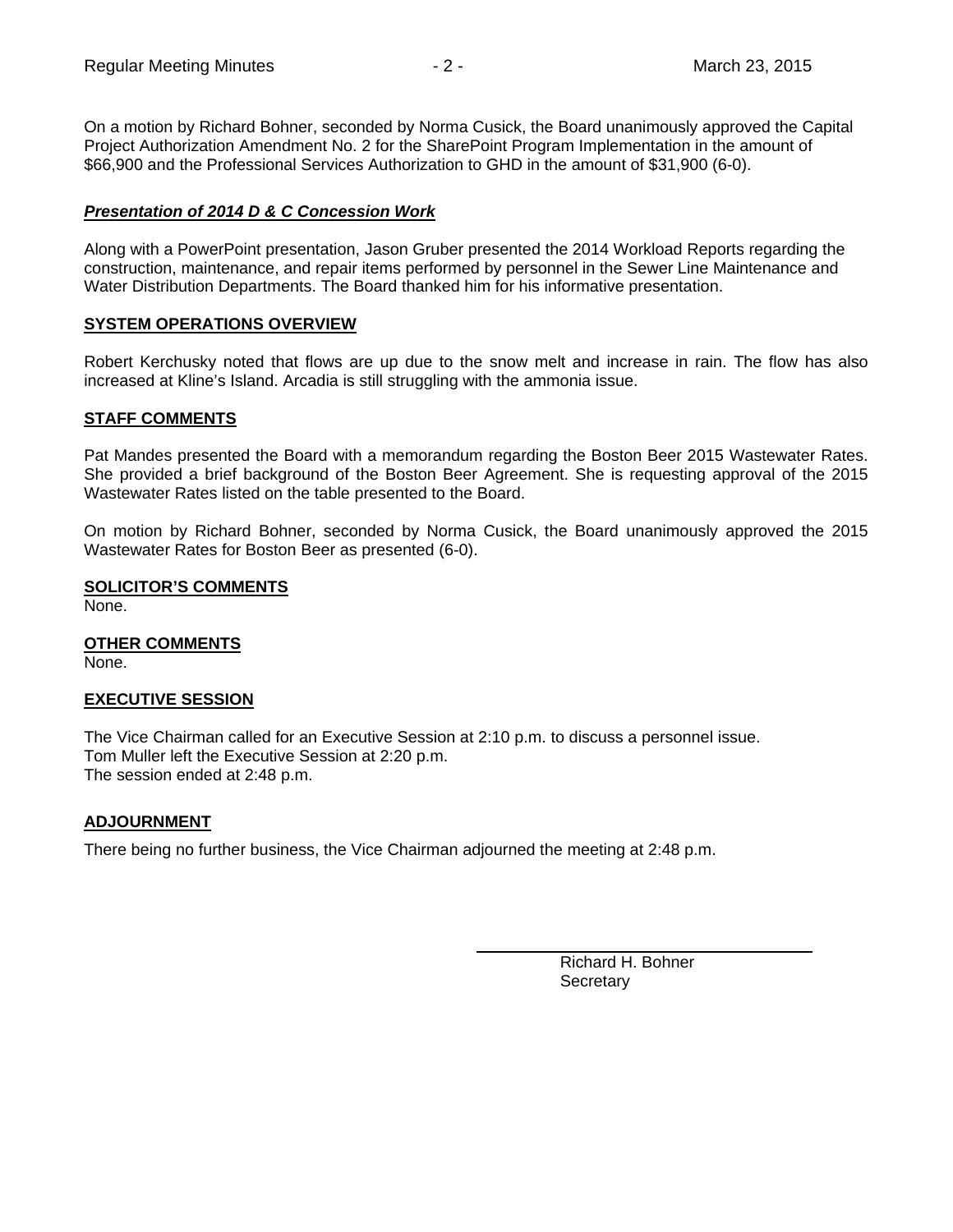#### **WORKSHOP MEETING MINUTES April 13, 2015**

The Workshop Meeting of the Lehigh County Authority was called to order at 12:07 p.m., on Monday, April 13, 2015, Vice Chairman Tom Muller presiding. Other Members present at the commencement of the meeting were: Linda Rosenfeld. Since this was a Conference Call meeting, the following members were on the phone for the conference call: Richard Bohner, Brian Nagle, Emrich Stellar, Norma Cusick and Ted Lyons. Authority Staff present were Aurel Arndt, Bradford Landon, Ed Bielarski, Frank Leist and Lisa Miller.

Also present was Kevin Reid from King, Spry, Herman, Freund & Faul, LLC ("KingSpry").

#### **ACTION AND DISCUSSION ITEMS**

#### *Resolution 4-2015-1, Proposal for Water Revenue Bond (Approval)*

Ed Bielarski gave an overview of the Proposal for the Series 2015 Water Revenue Bond. He is seeking authorization for the purpose of refunding on the Authority's 2010AA Water Revenue Bonds. With the assistance of Concord Financial, LCA solicited 28 local banks regarding lower interest rates. ESSA bank was chosen because of its lower rates. Mr. Reed addressed questions and explained fees. Some discussion followed. Mr. Reed summarized the structure of the Resolution.

On a motion made by Emrich Stellar, seconded by Norma Cusick, the Board unanimously approved Resolution 4-2015-1. Roll call vote was taken:

Mr. Muller – yes Ms. Rosenfeld – yes Mr. Bohner – yes Mr. Stellar – yes Ms. Cusick – yes Mr. Lyons – yes Mr. Nagle - yes

#### **OTHER COMMENTS**

*None.* 

#### **ADJOURNMENT**

There being no further business, the Vice Chairman adjourned the meeting at 12:22 p.m.

Richard H. Bohner, Secretary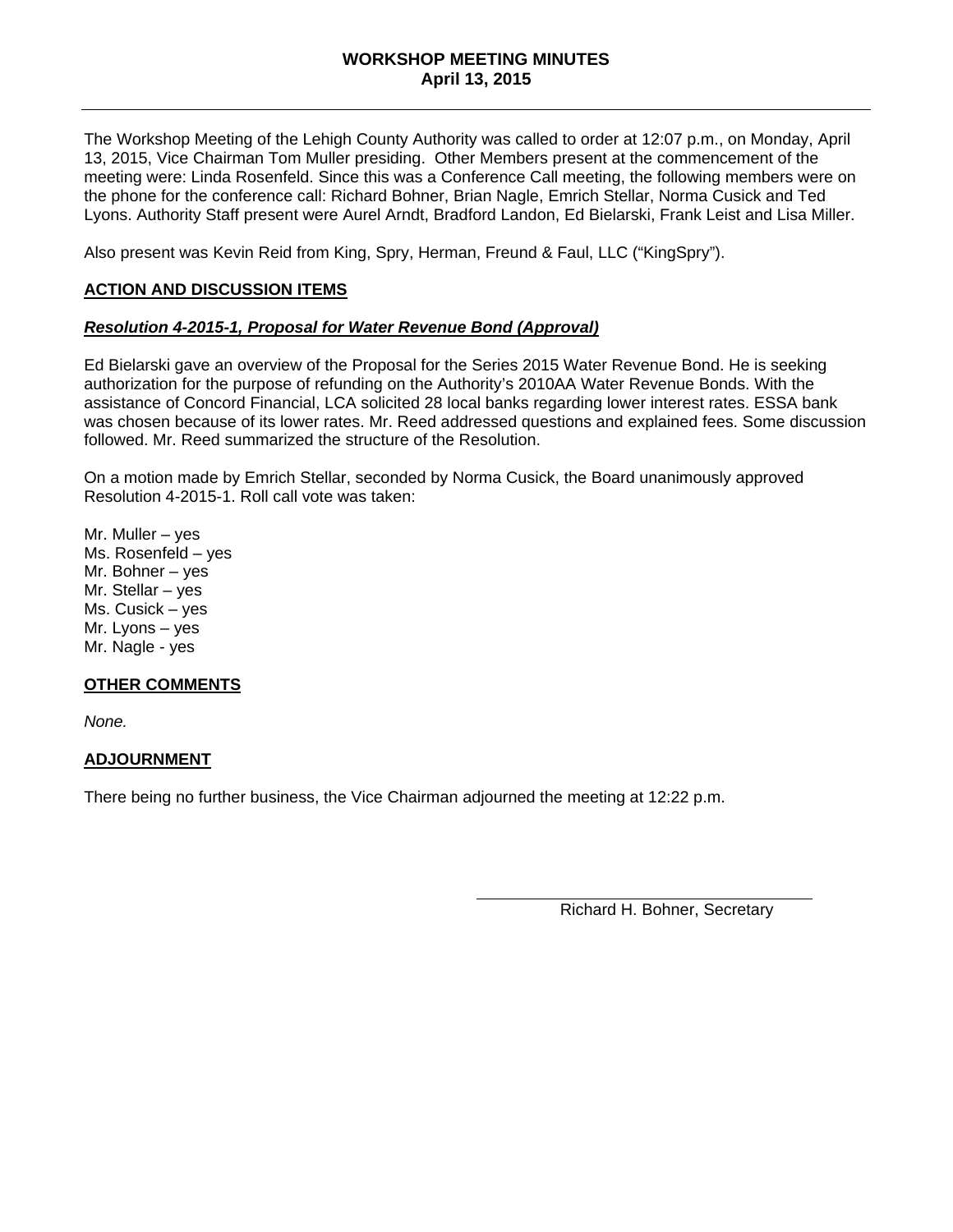# **FINANCE & ADMINISTRATION**

### **ACTION ITEMS**

#### **1.** *None.*

#### **DISCUSSION ITEMS**

#### **INFORMATION ITEMS**

#### **1.** *CMMS Upgrade and Expansion Project*

Pilot Configuration of the CityWorks application is complete. Pilot phase training for plant personnel was completed the week of November 17th and December 8th. Android and iOS tablets are being evaluated by plant and field personnel. 'Go Live' was completed on schedule during the week of March 9, 2015 with follow up training conducted April 14-16.

#### **2.** *WEB Map Upgrade Project*

CDM has delivered the updated web map for LCA testing and evaluation. Refinements suggested during the testing phase are being completed. The map will be rolled out to all employees in May.

#### **3.** *Recently Purchased Investments – Certificates of Deposit (CDs)*

|                 |                                  |                    | Gross        | Date of  | Date    | Net Rate |
|-----------------|----------------------------------|--------------------|--------------|----------|---------|----------|
| Fund            | Bank                             | Location           | Amount       | Purchase | Due     | %        |
|                 |                                  |                    |              |          |         |          |
|                 |                                  |                    |              |          |         |          |
| LLRI CR         | <b>PSDLAF Collatoralized CD</b>  |                    | 400,000.00   | 3/24/15  | 6/23/15 | 0.10     |
| Cons Wtr (2)    | <b>PSDLAF Collatoralized CD</b>  |                    | 155,000.00   | 3/24/15  | 6/23/15 | 0.10     |
| Cons LL2 (314)  | <b>PSDLAF Collatoralized CD</b>  |                    | 245.000.00   | 3/24/15  | 6/23/15 | 0.10     |
| <b>WW Capac</b> | <b>PSDLAF Collatoralized CD</b>  |                    | 600,000.00   | 3/24/15  | 6/23/15 | 0.10     |
| 2010 Wtr Cons A | <b>PSDLAF Flex Pool</b>          |                    | 2,500,000.00 | 3/24/15  | 6/23/15 | 0.10     |
| Wtr R&R         | <b>PSDLAF Collatoralized CD</b>  |                    | 1,000,000.00 | 3/24/15  | 6/23/15 | 0.10     |
| Cons Wtr (2)    | <b>BMW Bank of North America</b> | Salt Lake City, Ut | 249,000.00   | 3/27/15  | 2/27/17 | 0.80     |

#### Fund Descriptions for Investments:

Cons Wtr (2) Consolidated Water (2)

LLRI CR Little Lehigh Relief Interceptor Capital Reserves<br>
Cons LL2 (314) Consolidated Little Lehigh Relief Interceptor 2 Consolidated Little Lehigh Relief Interceptor 2 WW Capac Wastewater Capacity 2010 Wtr Cons A 2010 Water Construction, Series A Bond Wtr R&R Renewal and Replacement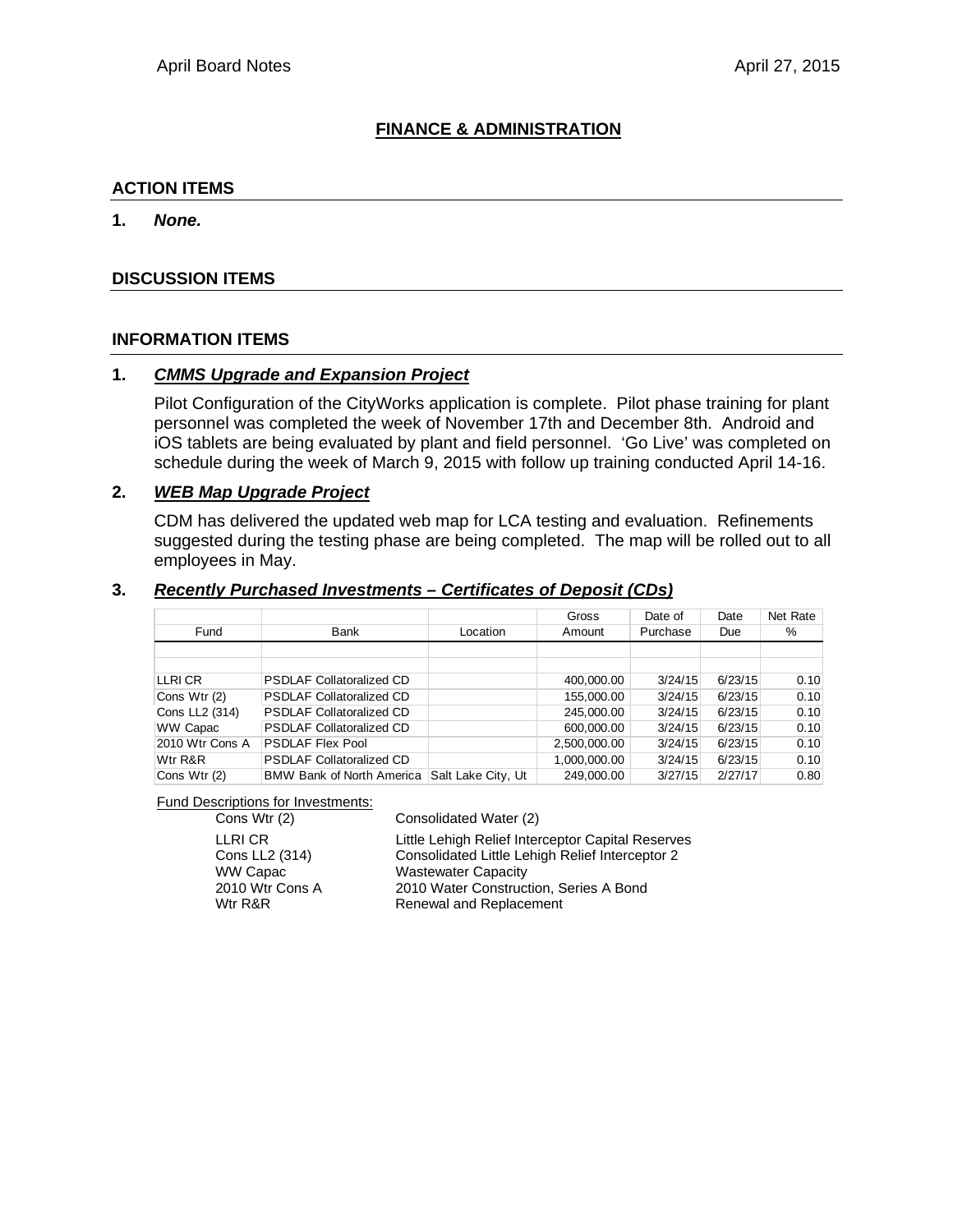# **WATER**

# **ACTION ITEMS**

# **1.** *Allentown Division – Water System Hydraulic Model*

The project will develop a fully calibrated, all-pipe, hydraulic model of the Allentown Division (AD) water system that will be integrated with LCA's GIS and MUNIS systems, and the Central Lehigh Division model that Gannett Fleming had developed in 2011. This project will be funded by LCA. A memo, Capital Project Authorization and Professional Services Authorization with Gannett Fleming to develop the hydraulic model are attached for Board approval (*green*).

#### **2.** *Allentown Division – Water Main Replacement Program- Cycle 2*

The project will replace the required two-miles of main for the second year "cycle 2". An additional 48 LF of water main will be installed outside of this requirement due to installations mainly occurring from intersection to intersection, thus allowing future replacements to be easily extended without interruptions in service to customers in the area. The project was advertised for bid on March 20, 2015. A mandatory pre-bid meeting was held on March 31, 2015 and representatives of 14 contracting firms attended. Bids were received on April 17, 2015. Approval of the Construction Phase is requested at the Board meeting (*goldenrod*)

#### **DISCUSSION ITEMS**

#### **INFORMATION ITEMS**

# **1.** *Arcadia West Pumping Station Modifications*

The Substantial Completion punch list was given to the general and electrical contractors to complete. SCADA system punch list items are also being addressed. *No current activity.*

#### **2.** *Pine Lakes of Lynn Township Pump Station Upgrade*

Currently this pump station is a hydro-pneumatic system that has proven to be problematic over time. This project will convert the hydro-pneumatic operated equipment to a variable frequency drive controlled double pumping system (along with other miscellaneous improvements). A request for Board approval of the design phase is anticipated at the May Board meeting.

#### **3.** *Allentown Division- Schantz Spring Chlorination Issue*

The project is to design and construct a facility or improvements that assure continuous chlorination of the Schantz Spring water supply. Barry Isett Inc. has completed an engineering study of chlorination options. A conceptual design was submitted to the City and it was approved. PADEP permit applications are being prepared and all materials have been ordered so installations may begin. This Project is identified as Un-Completed Work and will be funded by the City.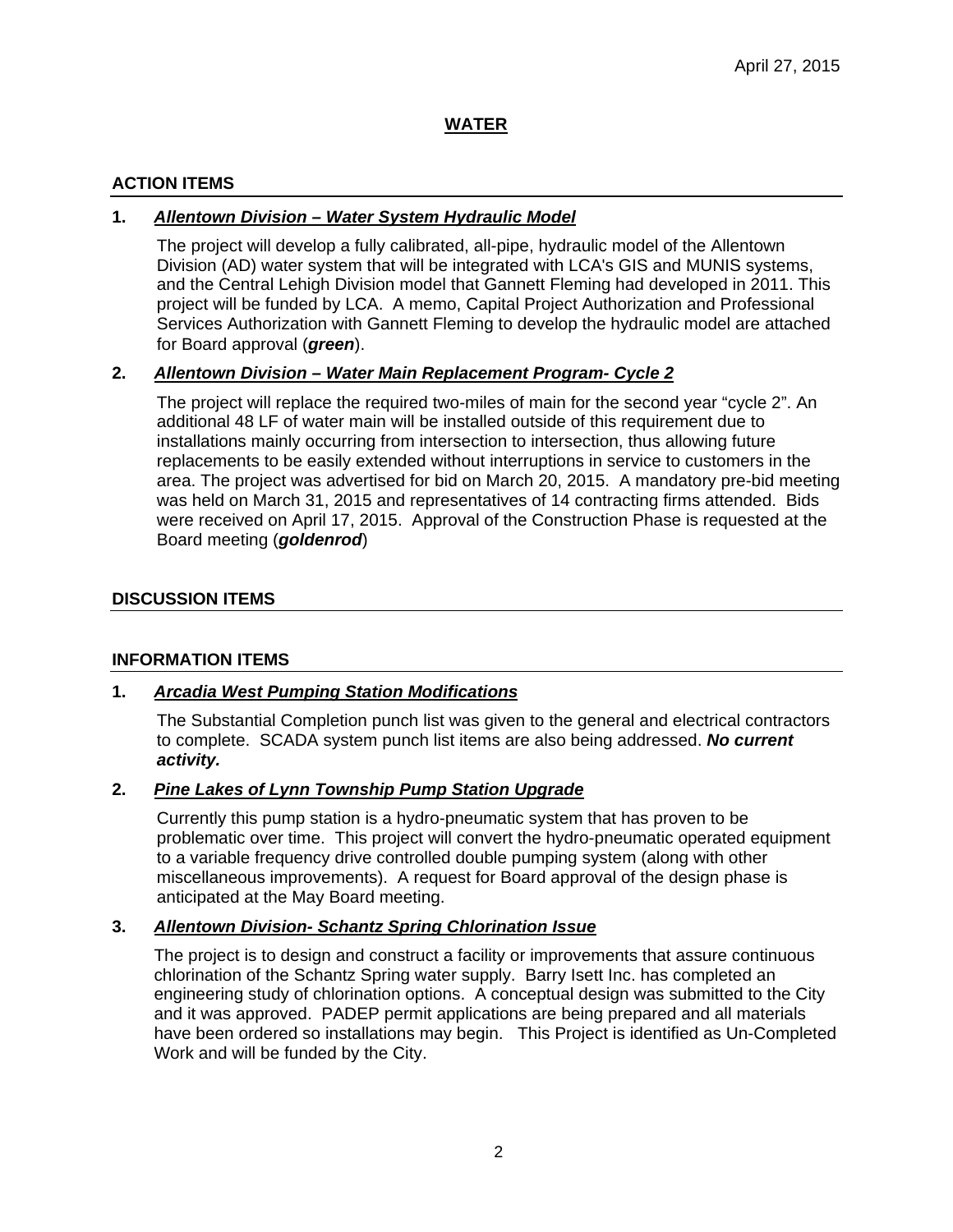### **5.** *Suburban Division - Water Main Replacement Program Cycle 1*

The project consists of the replacement of 1-mile of aged and/or failing Cast Iron water main. Design is currently under way.

#### **6.** *Allentown Division – Prelease Valve Replacements*

The project is the replacement of approximately 55 inoperable valves in multiple locations throughout the City that existed prior to the lease settlement. . Design is currently under way. This project is identified as Un-Completed Work and will be funded by the City.

#### **7.** *Developments*

Water system construction is occurring in the following developments: Estates at Mill Race, 26 residential lots (sfd), LMT Parkland Fields, Phase 3, 37 residential lots (sfd), UMT Valley West Estates, Phases 4, 5 & 6, 46 residential lots (sfd), UMT (currently on hold)

Water system plans are being reviewed for the following developments: Above & Beyond (personal care facility), 2 commercial lots, UMT Diocesan Pastoral Center, 2 commercial lots, 3 additional lots and residual lot for existing cemetery, LMT Fields at Indian Creek, 218 residential lots (sfd) & community center, LMT/UMilT/Emmaus, water and sewer Grandview, 6 commercial units and 204 apartment units, LMT Grant Street Townes, 18 residential lots (sfa), WashT Hickory Park Estates, 3 residential lots (sfd), UMT Hillview Farms, 31 residential lots (sfd), LMT/SWT Indian Creek Industrial Park, 6 commercial lots, UMilT, water and sewer Lehigh Hills, 247 residential lots (sfa/sfd), UMT Liberty at Mill Creek, 2 industrial lots, UMT Morgan Hills, 40 residential lots (sfd), WeisT, water and sewer North Whitehall Commercial Center (Walmart), 5 commercial lots, NWT, water and sewer Shepherd's Corner, 1 commercial lot, LMT Trexler Business Center, Lot 1, 1 commercial building, LMT Weilers Road Twins, 82 residential lots (sfa), UMT Woodmere Estates, 60 residential units (sfd), UMT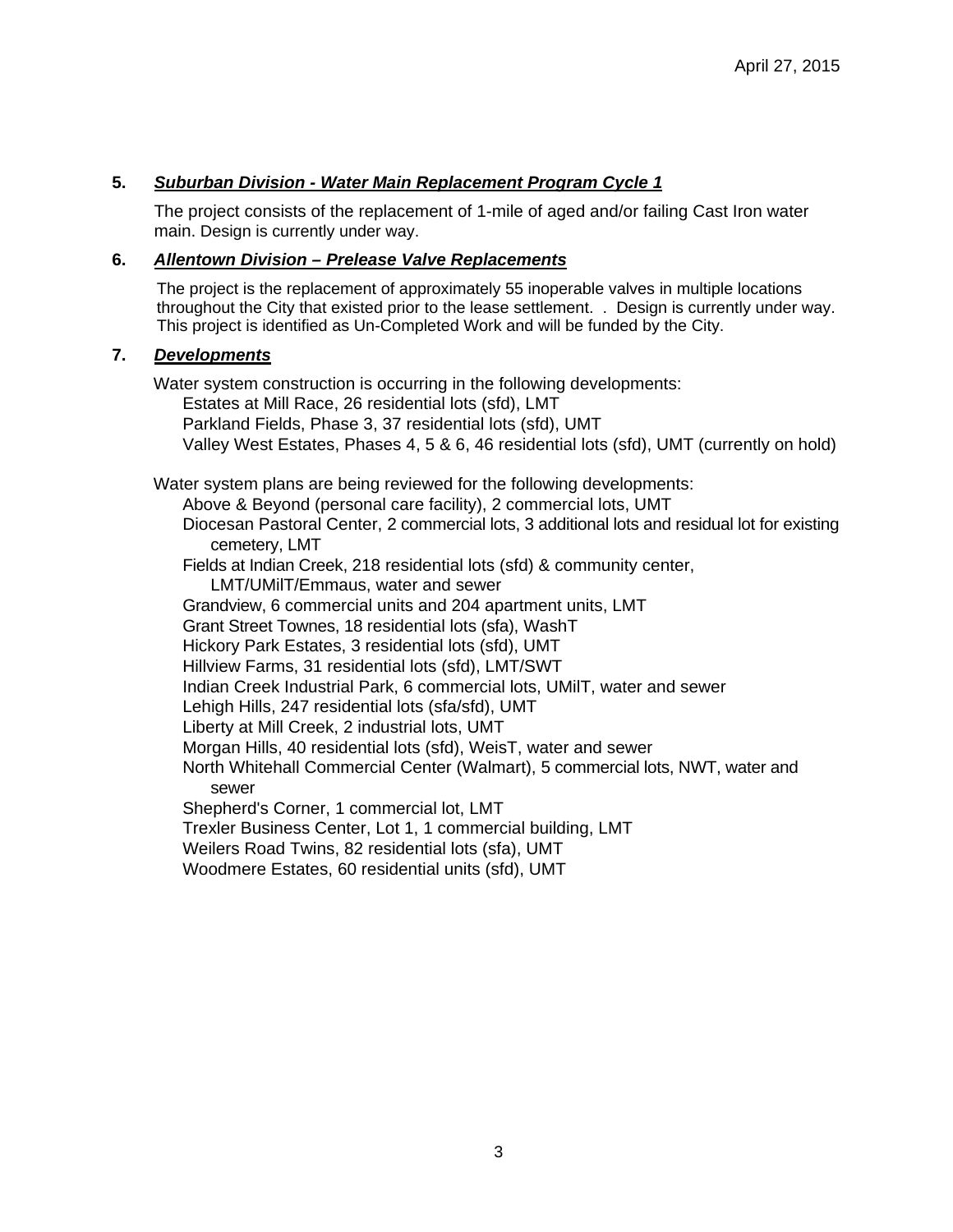# **WASTEWATER**

# **ACTION ITEMS**

### **1**. *Western Lehigh Sewerage Partnership (WLSP) Alternatives Evaluation*

We recommend approval of the Arcadis Scope of Work for WLSP Alternatives Evaluation. The attached memo, Professional Services Authorization Amendment, and Capital Improvements Authorization Amendment will be presented to the Board for consideration. Refer to the memo and Professional Services Authorization (*salmon)* 

# **2.** *Lowhill Township Sewer System (System) Acquisition*

A report summarizing the transfers of the Lowhill Township Sewer System to LCA is attached. The Township has requested that LCA consider taking over service in the Township and has approved the attached Service Agreement. We recommend approval of the Agreement and authorization for CEO to execute the Agreement and other documents related to the transfer of the System (*blue*)

#### **DISCUSSION ITEMS**

**1.** *None.*

#### **INFORMATION ITEMS**

#### **1.** *Wastewater Treatment Capacity*

A Pubic Outreach event has been scheduled for April 29<sup>th</sup> to bring the stakeholders up to date on the evaluation of alternatives.

#### **2.** *Wynnewood Terrace Pump Station and Force Main Replacement*

Work started on April 13, 2015, and is expected to be complete by the end of August.

#### **3.** *Park Pump Station Fuel Tank Replacement*

The installation of a new 8,000 gallon fuel tank began November 10, 2014. Most of the work is complete, except for final restoration. Completion is expected by the end of May 2015.

# **4.** *Lynn Township – WWTP Improvements, Phases 1 & 2*

The project will upgrade the WWTP head works. Gannett Fleming is finalizing the bid package. *No current activity.*

#### **5.** *Condition Assessments for Suburban Division Package Wastewater Treatment Plants*

Capital Works staff will be soliciting proposals to conduct condition assessments of the Wynnewood Terrace and Sand Spring Wastewater Treatment Plants. A Condition Assessment is a review/evaluation of all physical components of a facility, utilizing industry accepted asset management protocols to determine its current condition; and provide recommendations and estimated costs for rehabilitation/improvements. A Request for Proposals (RFP) will be released in April, with due date later that month.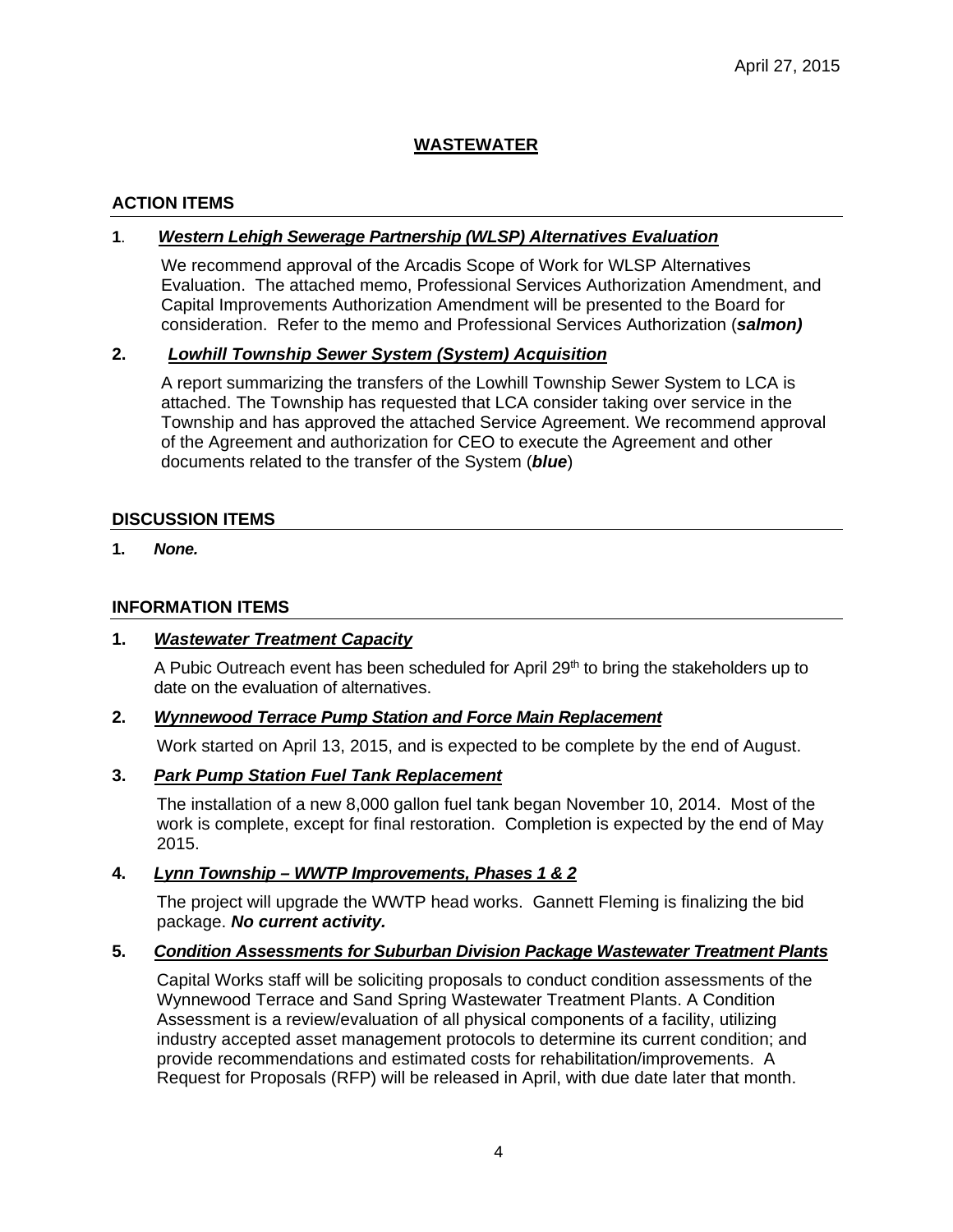# **6.** *Allentown Division – Sanitary Sewer Manhole Lining, Cycle -2*

This annual project will install a lining system (to eliminate infiltration) in approximately 85 aged brick manholes identified by LCA staff. The project is identified as Administrative Order Work and will be funded by the City. The design phase has been administratively approved. A request for Board approval of the construction phase is anticipated in June.

### **7.** *Allentown Division – Manhole Collars with Water Tight Frame and Covers – Cycle -2*

This three year project will permanently secure the frame and cover of approximately 76 aged brick manholes identified by current LCA staff. This work will eliminate inflow from entering these manholes and eliminate the potential for sanitary sewer overflows (SSO's) from these manholes. The project is identified as Administrative Order will be funded by the City. The design phase has been administratively approved. A request for Board approval of the construction phase is anticipated in June.

# **8.** *Allentown Division - WWTP-Replacement of Motor Control Centers*

This Project will replace five aged motor control centers that provide power on a 24/7 basis to various parts of the WWTP. The Construction Phase of the project has been approved by the Board. Notice to Proceed has been sent to both contractors and a preconstruction meeting was held on 2/13/15. Various submittals are currently in the approval process. This Project is identified as Schedule 7 project and will be funded by LCA.

#### **9***. Allentown Division – Roof Rehabilitation and Replacements*

The Project consists of replacing 26 facility roofs that were identified as in need of immediate replacement in the Roof Evaluation report performed by D'Huy Engineering. The design of these replacements are proceeding. The project was presented to the City for review/approval as a Major Capital Project, but the city rejected it as such. Bid specifications are being finalized for all 26 roofs. A PLA study is underway to determine applicability to this project. The project will be funded by LCA.

#### **10.** *SCADA System Installation – Kline's Island Wastewater Treatment Plant*

All documents have been signed and the Kickoff Meeting was on Tuesday, March 17. This project is identified Un-Completed Work and will be funded by the City.

#### **11.** *Allentown Division – WWTP: Digester Cover Replacements*

This project involves the cover replacement of both the Primary Digester No. 1 and the Secondary Digester (the cover for Primary Digester No. 2 was previously replaced in 2010). This Project is identified as Schedule 7 project and will be funded by LCA. The Design Phase has been approved and a kick-off meeting was held in February 2015. A request for Board approval of the construction phase is anticipated in October 2015.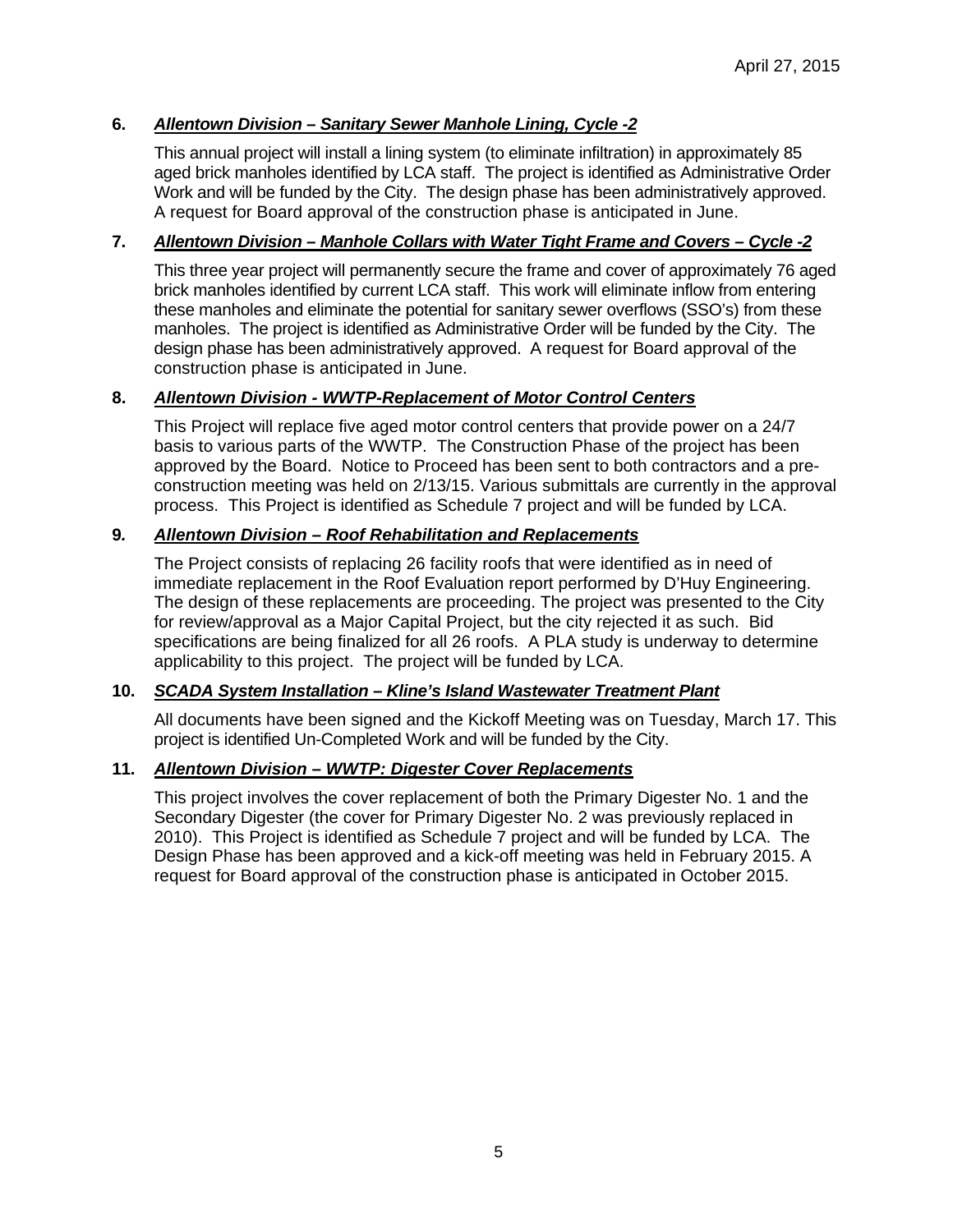# **MEMORANDUM**

**Date:** April 14, 2015

| To:          | <b>Authority Board</b>       |
|--------------|------------------------------|
| <b>From:</b> | Edward Hoyle, Frank Leist    |
| Subject:     | <b>Allentown Division</b>    |
|              | Water System Hydraulic Model |

#### **MOTIONS / APPROVALS REQUESTED:**

| No. | Item                                                            | Amount    |
|-----|-----------------------------------------------------------------|-----------|
|     | Capital Project Authorization                                   | \$381,300 |
|     | Professional Services Authorization – Gannett Fleming, Inc. (1) | \$234,800 |

*(1) Included in the Capital Project Authorization.* 

#### **PROJECT OVERVIEW:**

Because there is no hydraulic model of the Allentown Division (AD) water system, Lehigh County Authority (LCA) intends to retain the services of Gannett Fleming, Inc. to develop a fully calibrated, all-pipe, hydraulic model of the Allentown Division water system that will be integrated with its GIS and MUNIS systems. The new AD water model will be fully integrated with the Central Lehigh Division (CLD) model that Gannett Fleming had developed in 2011. The two systems are currently interconnected by a 24" main approximately 2.5 miles in length. The model will be able to analyze the carrying capacity of older pipes in the city, as well as perform other applications such as those mentioned below under the consultant selection process. It will also be a key tool in the water optimization study that will evaluate ways to optimize the use of the combined water capacities of both the CLD and Allentown Division for cost effective utilization in both divisions.

The project will provide appropriate documentation and training so that LCA personnel will have the ability to maintain, update, and when applicable, perform system analyses. The Bentley hydraulic modeling software license will be upgraded from the current 10,000-pipe version to the unlimited pipe version.

#### **FINANCIAL:**

The project will be funded by LCA.

#### **CONSULTANT SELECTION PROCESS:**

Gannett Fleming's prior role in developing the CLD model makes it the best choice to develop the water model for the AD to assure seamless integration Gannett was selected over three other engineering firms to develop the CLD model. The CLD model, which utilizes Bentley hydraulic modeling software, was nominated as one of three world finalists for how innovative data integration processes are being applied to improve water utility planning. Participants from Gannett and an LCA employee attended the Bentley *Be Inspired* conference that was held in Amsterdam. The Allentown model will utilize the techniques developed for the earlier model to integrate the GIS and MUNIS systems with the model.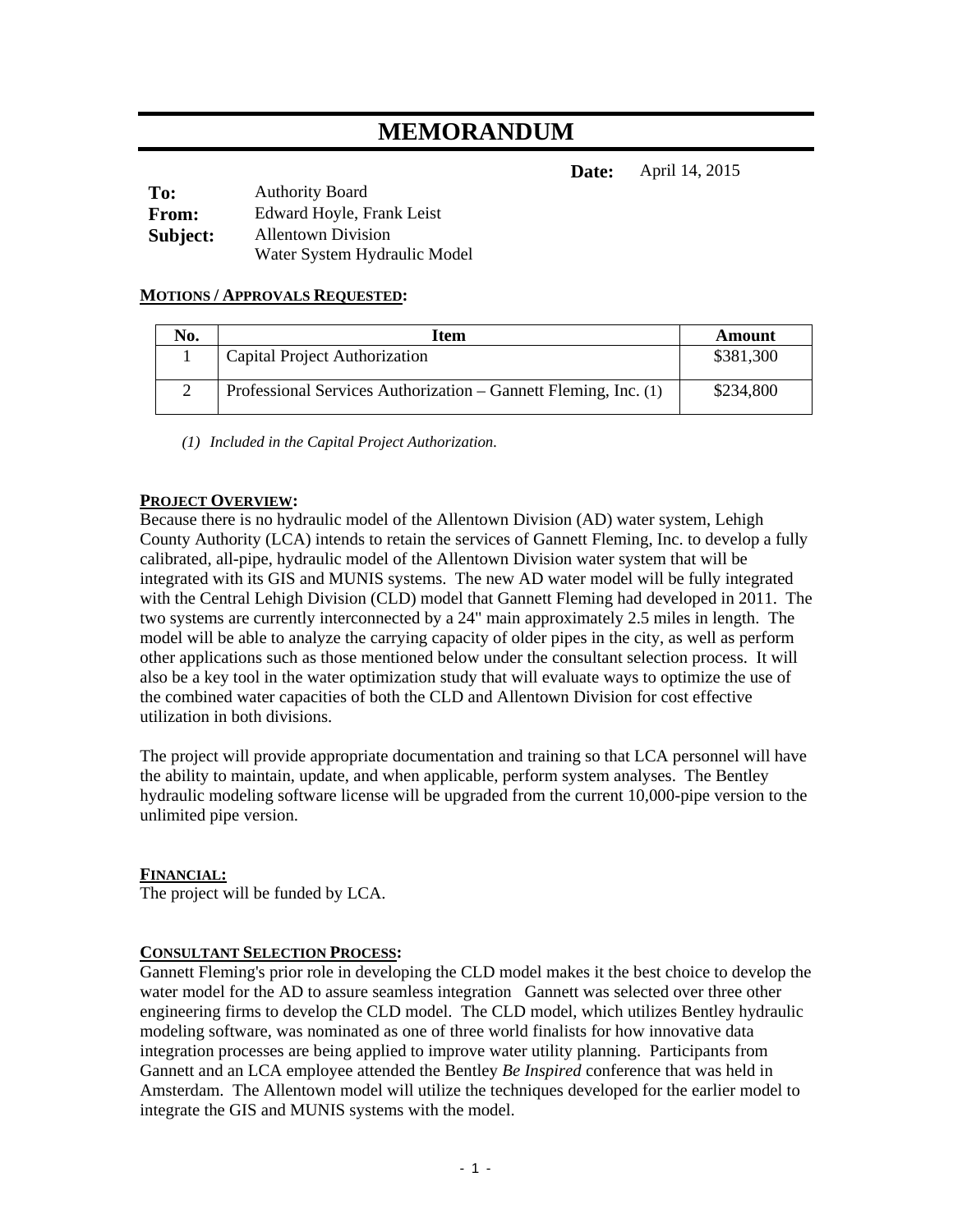Gannett is also familiar with the AD water system through their on-going work with LCA with the main replacements and coagulation study at the water filtration plant. In addition they also worked with the City to prepare some technical portions of the Concession Agreement.

The following table summarizes the professional services to be performed:

|    | <b>Professional Services</b>                                  |
|----|---------------------------------------------------------------|
|    | Kickoff Meeting                                               |
| 2. | GIS & MUNIS-Model Integration                                 |
| 3. | Model Development: Steady State & Extended Period Simulations |
| 4. | <b>Field Testing</b>                                          |
| 5. | Calibration                                                   |
| 6. | Model Analyses:                                               |
|    | Water Age Analysis                                            |
|    | Fire Flow Analysis                                            |
|    | Huckleberry Ridge Tank Analysis                               |
|    | <b>Schantz Spring Pump Station Increased Supply Analysis</b>  |
|    | Western End of System Low Pressure Analysis                   |
| 7. | Training                                                      |

While only the analyses listed above are included in the project, the model provided to LCA will be calibrated to be capable of performing other applications such as deficiency analysis, growth and extension evaluations, operational analysis, emergency response, capital improvement planning and basic energy analyses.

**PROJECT SCHEDULE:** Gannett Fleming, Inc. has estimated that the project will take approximately 14 months to complete, therefore extending into the 2016 budget year. A project kick-off meeting will be scheduled upon Board authorization of the project.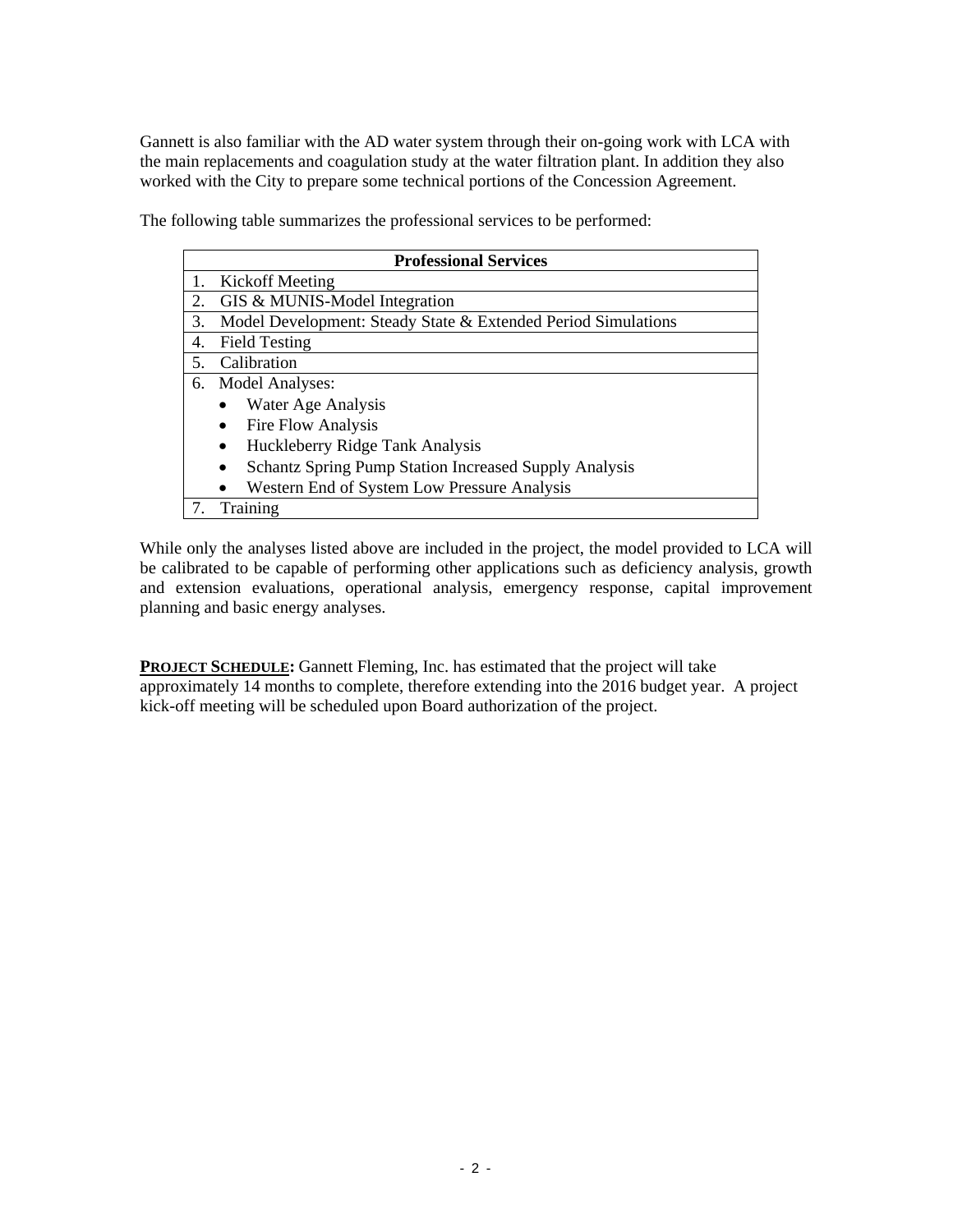# **CAPITAL PROJECT AUTHORIZATION**

| <b>PROJECT NO.:</b>   | $AD-W-15-3$                                               | <b>BUDGET FUND:</b> | Allentown Div\Water\Capital                                           |
|-----------------------|-----------------------------------------------------------|---------------------|-----------------------------------------------------------------------|
| <b>PROJECT TITLE:</b> | <b>Allentown Division</b><br>Water System Hydraulic Model |                     | <b>PROJECT TYPE:</b>                                                  |
| THIS AUTHORIZATION:   | \$381,300                                                 |                     | Construction<br><b>Engineering Study</b><br><b>Equipment Purchase</b> |
|                       |                                                           |                     | Amendment                                                             |

# **DESCRIPTION AND BENEFITS:**

Gannett Fleming, Inc. will be retained to provide a fully calibrated, all-pipe, hydraulic model of the Allentown Division water system. The model will be integrated with LCA's GIS and MUNIS systems. The model will analyze water age and fire flow capabilities in the system as well as several areas of reduced storage and pressure. The model will be calibrated to be capable of performing other applications such as deficiency analysis, growth and extension evaluations, operational analysis, emergency response, capital improvement planning and basic energy analyses. The Bentley hydraulic modeling software license will be upgraded from the current 10,000-pipe version to the unlimited pipe version. The project is estimated to take 14 months to complete.

Please reference the cover Memo for additional information.

#### **Authorization Status:**

| <b>REQUESTED THIS AUTHORIZATION</b> |         |
|-------------------------------------|---------|
| <b>All Phases</b>                   |         |
| <b>Staff</b>                        | 70,000  |
| <b>Engineering Consultant</b>       | 234,800 |
| <b>Software Upgrade</b>             | 5,500   |
| <b>Miscellaneous</b>                | 35,000  |
| <b>Contingencies</b>                | 36,000  |
| <b>Total This Authorization</b>     | 381,300 |

#### **REVIEW AND APPROVALS:**

Project Manager Date Date Chief Executive Officer Date

| <b>Chief Capital Works Officer</b> | Jate | ∟`hairmar | Date |
|------------------------------------|------|-----------|------|
|------------------------------------|------|-----------|------|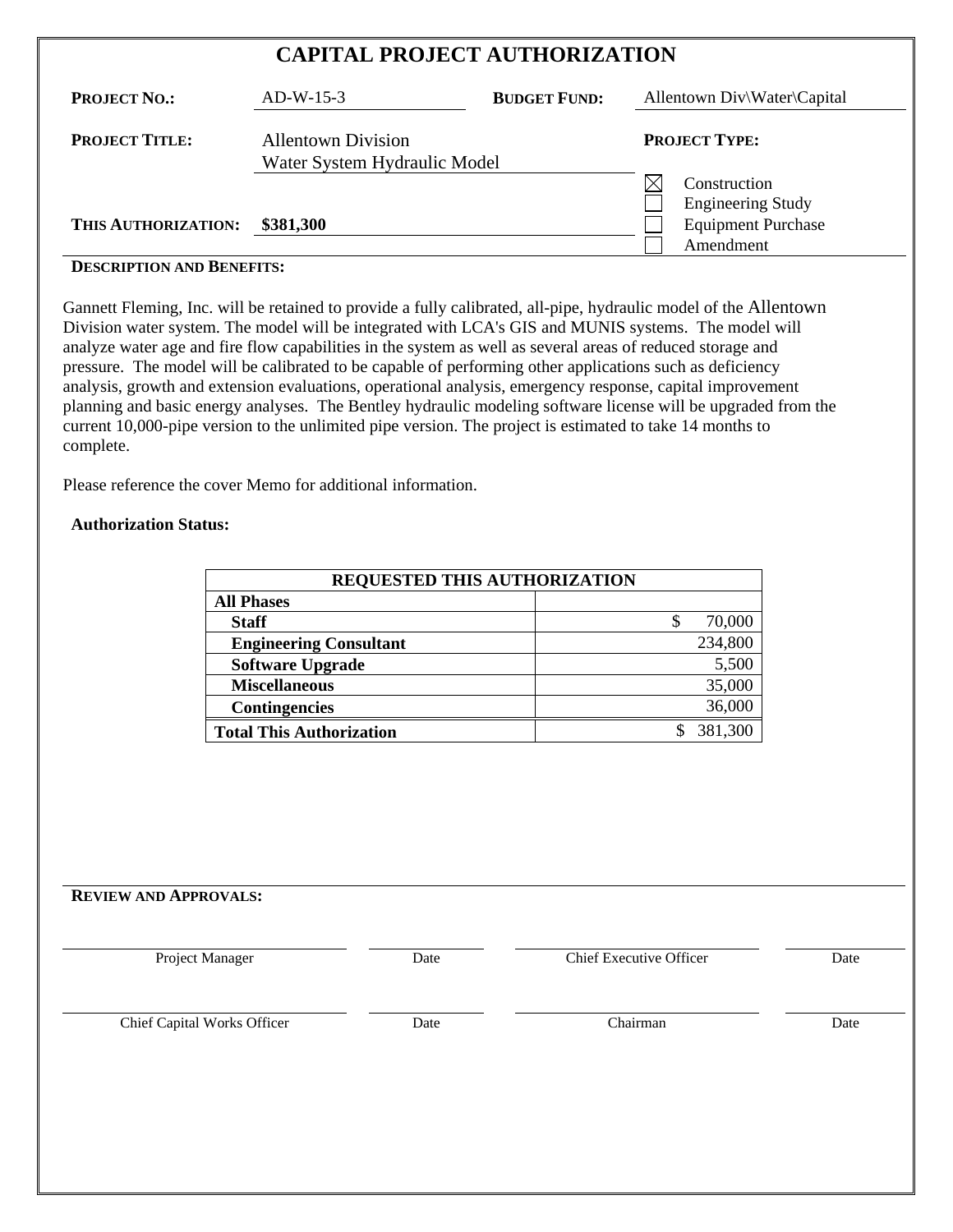

 **(610)398-2503 \* FAX (610)398-8413 \* Email: service@lehighcountyauthority.org** 

# **PROFESSIONAL SERVICES AUTHORIZATION**

Harrisburg, PA 17106 **Approvals** 

**Professional:** Gannett Fleming, Inc. **Date:** April 14, 2015 PO Box 67100 **Requested By:** Edward Hoyle

 **Department Head: Chief Executive Officer:** 

**Description of Services** *(Work Scope, Steps, Check Points, etc.):*

Gannett Fleming, Inc. will perform the professional services outlined below to develop a fully calibrated hydraulic model of the Allentown Division water system and run authorized analyses, all as identified in the attached Proposal submitted on March 30, 2015.

|    | <b>Professional Services</b>                                       |
|----|--------------------------------------------------------------------|
|    | Kickoff Meeting                                                    |
| 2. | GIS & MUNIS-Model Integration                                      |
| 3. | Model Development: Steady State & Extended Period Simulations      |
| 4. | <b>Field Testing</b>                                               |
| 5. | Calibration                                                        |
| 6. | <b>Model Analyses:</b>                                             |
|    | Water Age Analysis<br>a.                                           |
|    | <b>Fire Flow Analysis</b><br>b.                                    |
|    | Huckleberry Ridge Tank Analysis<br>$c_{\cdot}$                     |
|    | <b>Schantz Spring Pump Station Increased Supply Analysis</b><br>d. |
|    | Western End of System Low Pressure Analysis<br>e.                  |
|    | Training                                                           |

*Please reference the cover Memo for additional information.* 

**Cost Estimate** *(not to be exceeded without further authorization):* 

The various tasks to be performed are detailed in the Gannett Fleming proposal. The tasks shall be performed for a total not-to-exceed fee of \$234,800.

**Time Table and Completion Deadline** *(either party may terminate upon thirty days written notice):* The work shall be completed by Gannett Fleming within 14 months after receiving the notice to proceed.

| <b>Authorization Completion:</b> | (For Authority Use Only) |       |
|----------------------------------|--------------------------|-------|
| Approval:                        | <b>Actual Cost:</b>      | Date: |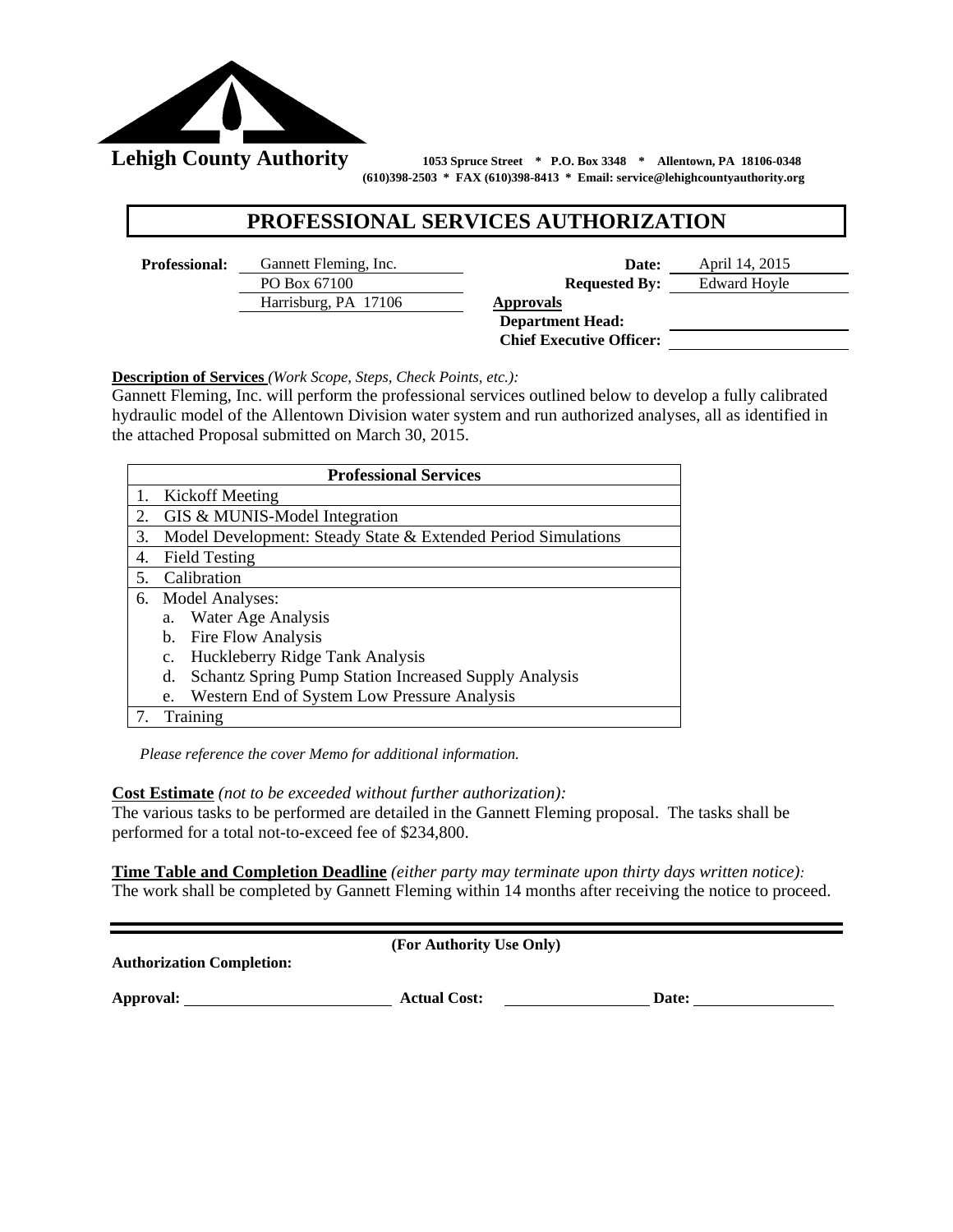# **PROFESSIONAL SERVICES AUTHORIZATION INDEMNIFICATION Allentown Division Water System Hydraulic Model**

(To be signed by Professional and returned to Lehigh County Authority)

I am or represent the Professional indicated above, and as such I am authorized to:

- Accept the terms of the professional services authorization dated April 14, 2015 attached; and
- Agree to indemnify and hold harmless Lehigh County Authority (LCA), the City of Allentown, their employees, agents, officials, representatives, attorneys, and assigns from any and all liability, arising out of all activities conducted by the Consultant in connection with this contract and/or the Consultant's performance hereof, including but not limited to payment of all fees for its/their attorneys and all incidental litigation expenses in the event LCA or any of its employees, agents, officials, representatives, attorneys, and assigns are sued upon a claim emanating from the Consultant's performance thereof. Professional shall not, however, be liable for any portion of a judgment nor associated litigation expenses, including attorney's fees, ultimately determined to be the result of the negligence of LCA.

Name (signature): Name (printed)

 $\overline{a}$ 

Title: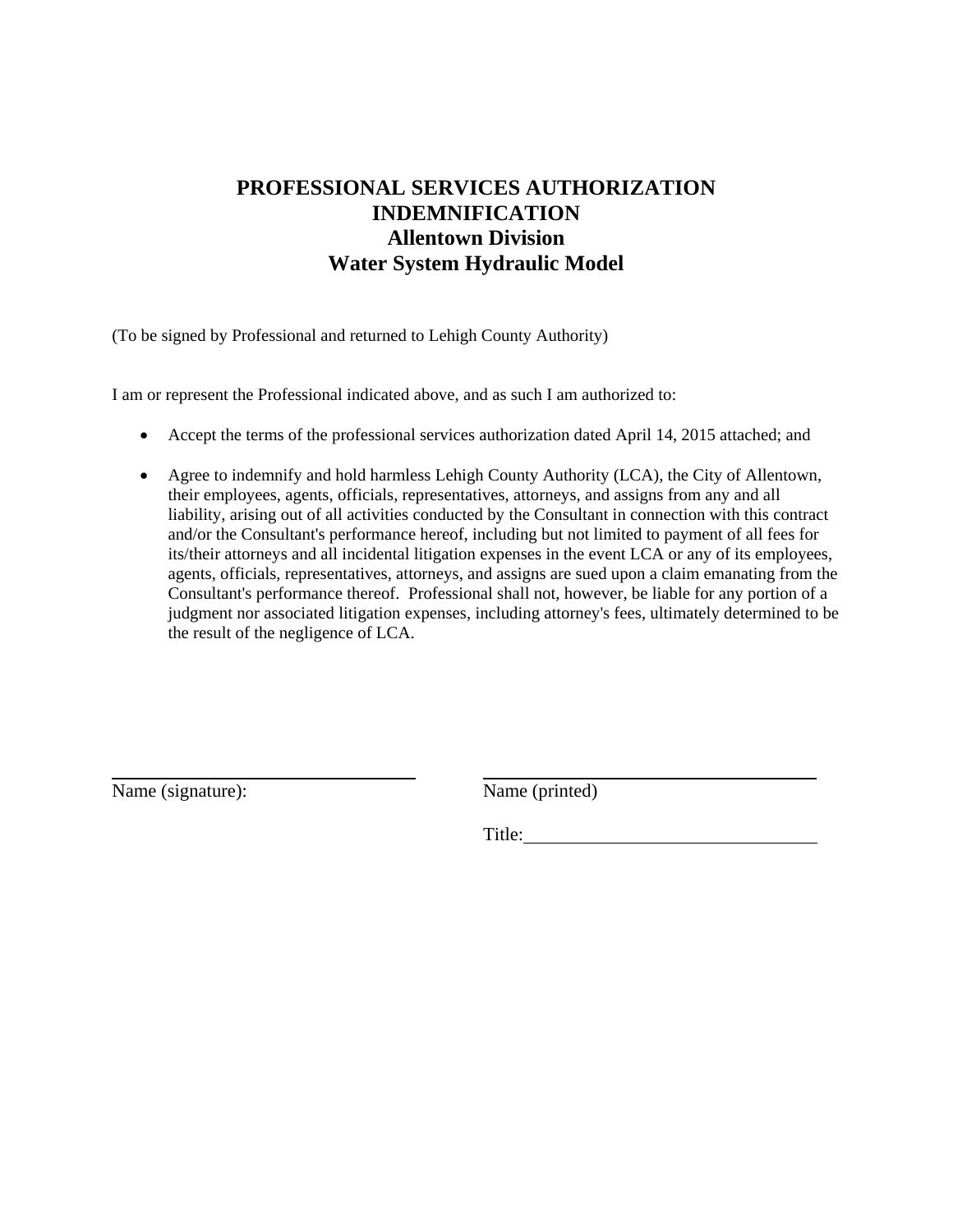

# **Lehigh County Authority** 1053 Spruce Street \* P.O. Box 3348 \*

(610)398-2503 \* FAX (610)398-8413 \* Email: **serv**

|              | <b>MEMORANDUM</b>                     |       |                |
|--------------|---------------------------------------|-------|----------------|
|              |                                       | Date: | April 20, 2015 |
| To:          | Board of Directors & Management Staff |       |                |
| <b>From:</b> | Pat Mandes                            |       |                |
| RE:          | <b>WLSP</b> Alternatives Analysis     |       |                |

# **Approvals Requested**

| <b>Approvals Requested</b>                                                                                       | <b>Brief Description</b> | Amount    |
|------------------------------------------------------------------------------------------------------------------|--------------------------|-----------|
| Capital Project Authorization Amendment $(21)$   Consulting Services<br>Professional Services Authorization (21) | Arcadis                  | \$249,000 |

# **Background**

In 2008, the Department of Environmental Protection (DEP) required LCA and the Signatories to generate a Corrective Action Plan for the areas identified as having significant infiltration and inflow (I&I) conditions. In addition, the Environmental Protection Agency (EPA) has issued a Compliance Order to the City of Allentown, LCA and all municipalities tributary to the City WWTP to eliminate all SSOs within a five year period (2014). In late 2014, LCA representing the Western Lehigh Sewerage Partners (WLSP), the City, and several City Signatories requested an extension from EPA.

The LCA 2009-2017 Signatory I&I Investigation & Remediation Project Capital Plan was developed so that LCA could take the lead in working with the Signatories to address the overload and SSO issues. A Sewer Capacity Assurance & Rehabilitation Program (SCARP) Outline was drafted by Arcadis that provides a formalized and planned method of evaluating the LCA and Signatory systems, prioritizing and conducting sewer rehabilitation by all the LCA Signatory Partners.

# **Project Scope**

**WLSP Alternatives Analysis** – Arcadis will utilize the Klines Island Sewer System (KISS) model to identify the best solutions for conveying future dry and wet weather flows through the year 2040. The ultimate rehabilitation of the system to comply with the EPA Order and DEP Corrective Action Plan and to meet the desired level of service goals will be a combination of several rehabilitation solutions including storage within the system (such as the flow equalization basis (FEB)), I & I removal, and conveyance expansion.

 The preliminary alternatives analysis previously performed narrowed down the many different combinations of the above methods of rehabilitation to address the current and future peak and dry weather flows.

 Based on the results of the preliminary alternatives analysis, the final alternatives analysis will utilize the KISS model to evaluate up to 15 general alternative descriptions. The alternatives will be located and sized to eliminate the sanitary sewer overflows (SSOs) and meet operating goals.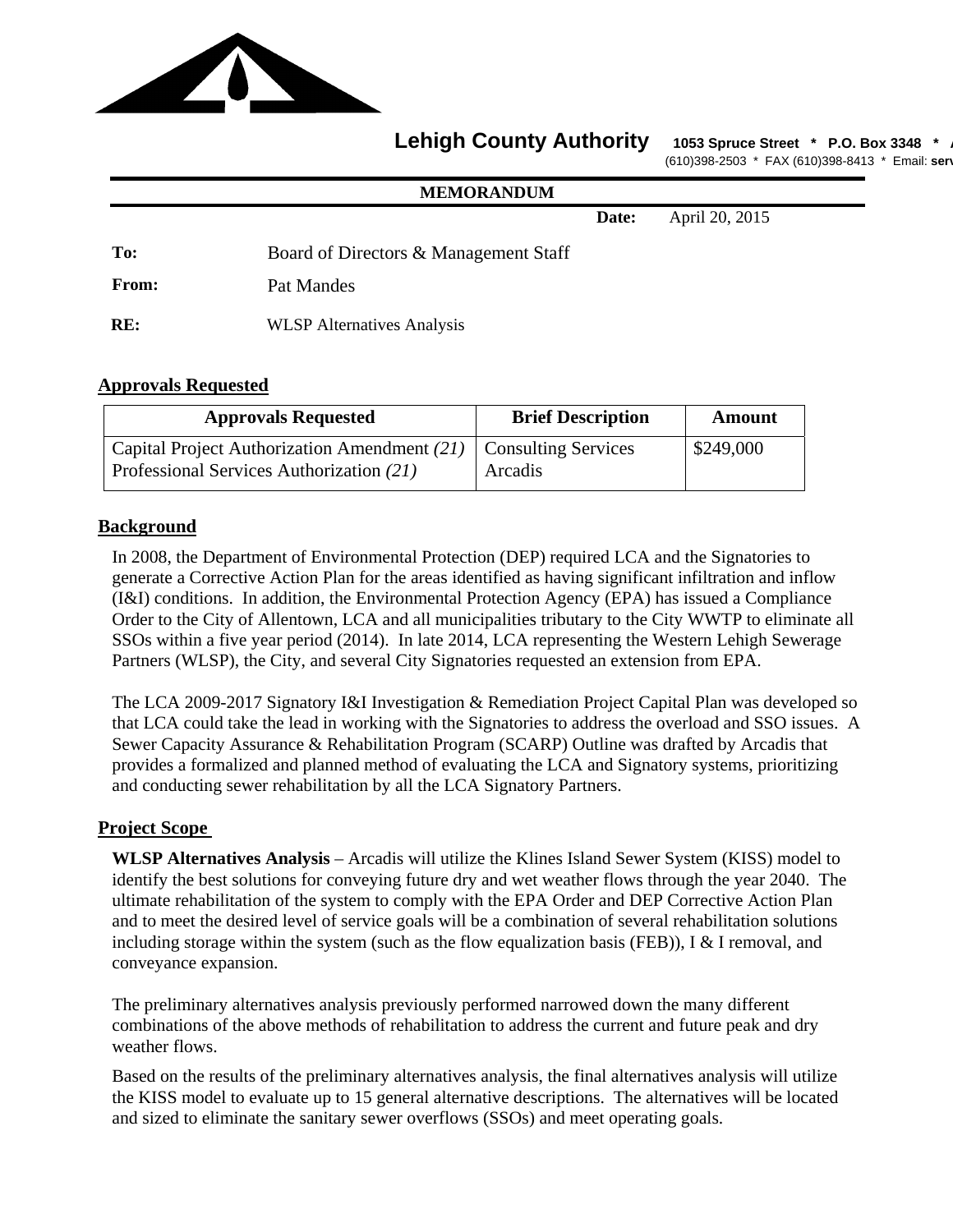The alternative scenarios will be costed for both capital and operating costs to determine the cost effectiveness of each of the alternatives. The alternatives will be ranked based on effectiveness, constructability, timeliness, capital cost, and lifecycle cost. For the three most preferred alternatives, an estimate of total life-cycle costs will be prepared.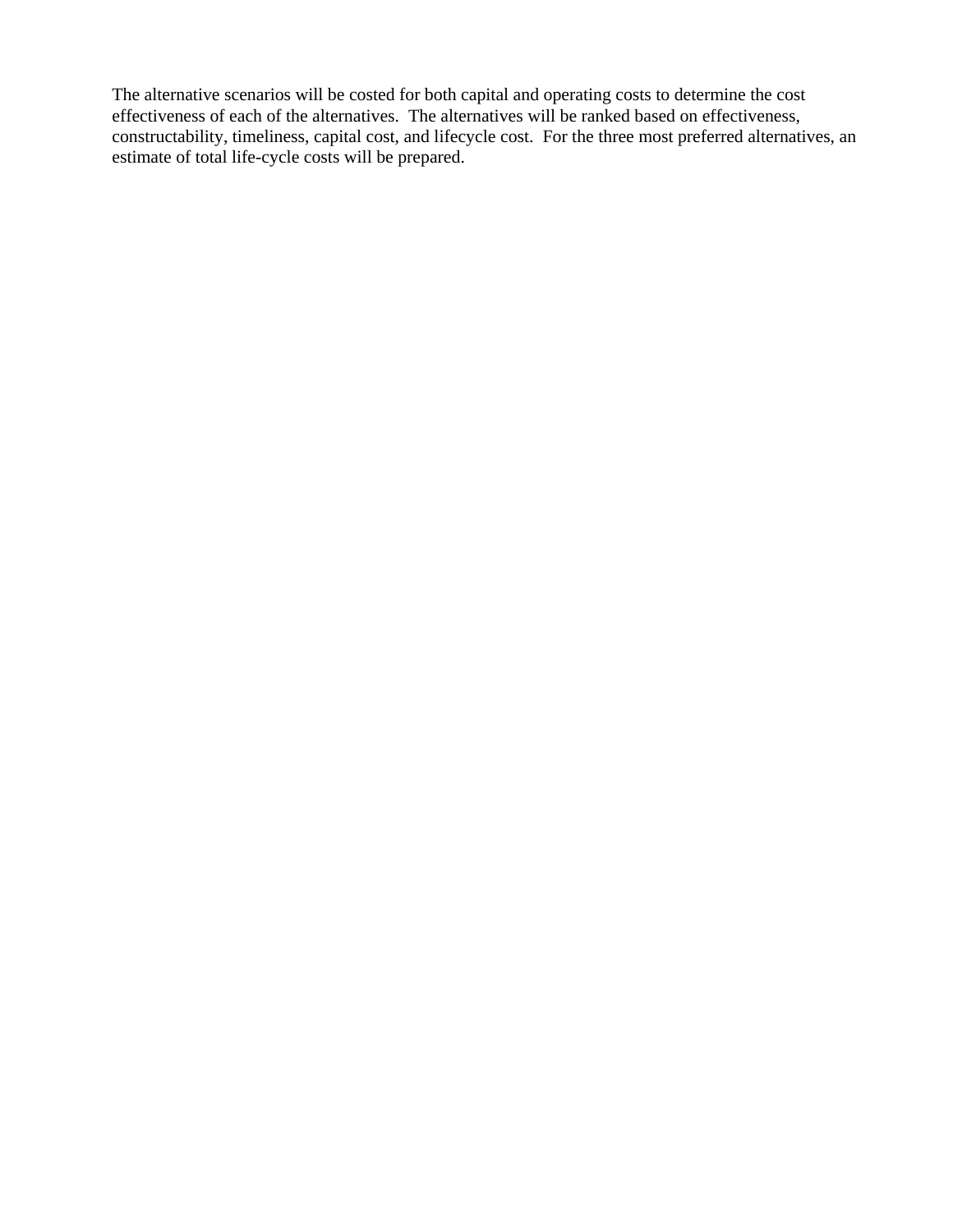#### **CAPITAL PROJECT AUTHORIZATION AMENDMENT NUMBER 21**

| <b>PROJECT NO.:</b>   | $S-08-5$        |             | <b>BUDGET FUND:</b>                               | <b>WLI Sewer Capital</b>  |  |
|-----------------------|-----------------|-------------|---------------------------------------------------|---------------------------|--|
| <b>PROJECT TITLE:</b> |                 |             | Signatory I & I Investigation/Remediation Program | <b>PROJECT TYPE:</b>      |  |
|                       |                 |             |                                                   | Construction              |  |
| <b>TOTAL PROJECT</b>  | Prior:          | \$3,866,831 |                                                   | <b>Engineering Study</b>  |  |
| THIS AUTHORIZATION    | <b>Current:</b> | \$249,000   |                                                   | <b>Equipment Purchase</b> |  |
|                       |                 |             |                                                   | Amendment                 |  |

#### **DESCRIPTION AND BENEFITS:**

#### **Full Project Overview**:

Based on the EPA Compliance Order and the PADEP Chapter 94 requirements, LCA and the LCA Signatories are required to reduce infiltration and inflow from the system and eliminate SSOs from the LCA and Signatory sewer systems within a five year period (2014). The SCARP Program has been developed to investigate the sources of I & I and to remediate areas identified as having excessive I & I. The SCARP Program consists of engineering tasks necessary to define and quantity the problems, to evaluate methods of redress and to determine the corrective actions required to meet the regulatory requirements.

#### **WLSP Alternatives Analysis**

Arcadis will utilize the Klines Island Sewer System (KISS) model to identify the best solutions for conveying future dry and wet weather flows through the year 2040. The preliminary alternatives analysis previously performed narrowed down the many different combinations of the above methods of rehabilitation to address the current and future peak and dry weather flows. Based on the results of the preliminary alternatives analysis, the final alternatives analysis will utilize the KISS model to evaluate up to 15 general alternative descriptions. The alternatives will be located and sized to eliminate the sanitary sewer overflows (SSOs) and meet operating goals.

The alternative scenarios will be costed for both capital and operating costs to determine the cost effectiveness of each of the alternatives. The alternatives will be ranked based on effectiveness, constructability, timeliness, capital cost, and lifecycle cost. For the three most preferred alternatives, an estimate of total life-cycle costs will be prepared.

| <b>Previously Approved</b>      |                 | <b>This</b><br>Amendment | <b>Total</b><br><b>Approval</b> |
|---------------------------------|-----------------|--------------------------|---------------------------------|
|                                 |                 |                          |                                 |
| Flow Monitoring ADS (thru 2014) | \$1,775,031     |                          | \$1,775,031                     |
| <b>Flow Monitoring TFE</b>      |                 |                          |                                 |
| <b>Engineering Consulting</b>   | \$1,781,800     | \$249,000                | \$2,030,800                     |
| Rehabilitation                  |                 |                          |                                 |
| Staff                           | \$300,000       |                          | \$300,000                       |
| Contingencies                   | \$10,000        |                          | \$10,000                        |
| <b>Totals</b>                   | 3,866,831<br>\$ | \$249,000                | \$4,115,831                     |

#### **REVIEW AND APPROVALS:**

| <b>Pat Mandes</b>     | 03/19/2015 |                                |      |
|-----------------------|------------|--------------------------------|------|
| Project Manager       | Date       | <b>Chief Executive Officer</b> | Date |
|                       |            |                                |      |
| Capital Works Manager | Date       | Chairman                       | Date |
|                       |            |                                |      |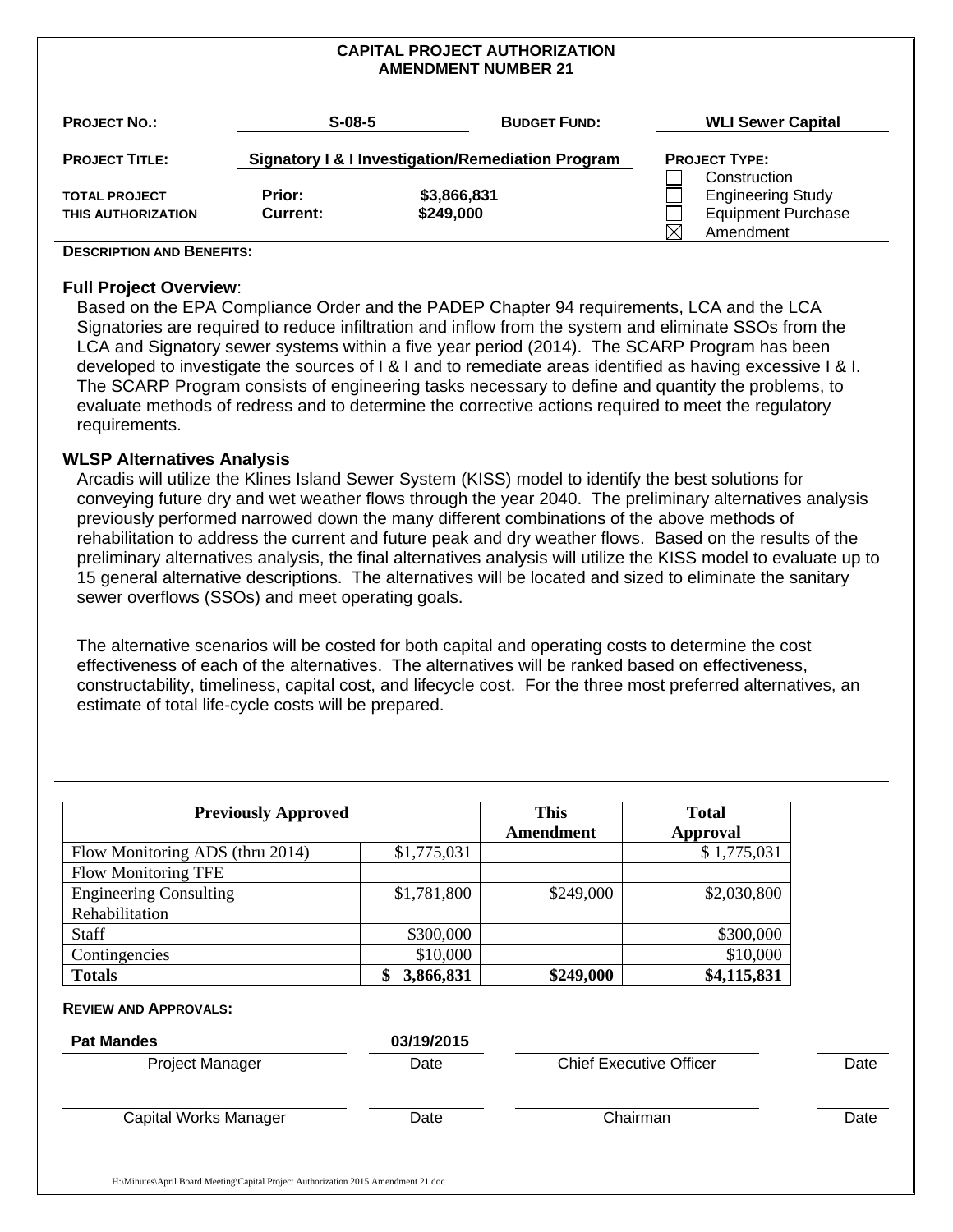

 **Lehigh County Authority 1053 Spruce Street \* P.O. Box 3348 \* Allentown, PA 18106-0348 (610)398-2503 \* FAX (610)398-8413**

# **PROFESSIONAL SERVICES AUTHORIZATION**

# **AMENDMENT NUMBER 21**

Jim Shelton **Approvals**  640 Freedom Business Center **Department Head:** King of Prussia, PA 19406 **Chief Executive** 

**Professional: Date:** 03/19/2015 Arcadis **Requested By:** Pat Mandes **Officer:**

# **Description of Services (Work Scope, Steps, Check Points, etc.):**

This is an amendment to the current Arcadis authorization for the WLI Infiltration and Inflow Project: The work covered by this amendment includes WLSP Alternative Analysis.

Alternative Analysis includes alternative evaluation planning and COA coordination. The work will include optimization of KISS model run times, determination of common design storm and level of service, planning workshops, alternative evaluation and cost estimates.

The scope of work is described in more detail in the proposal dated March 2, 2015.

**Cost Estimate (not to be exceeded without further authorization):** This amendment is not to exceed \$249,000 for WLI Alternative Analysis. With this amendment the total authorization for the I&I Program consulting will be \$1,954,000.

# **Time Table and Completion Deadline:**

January 2015 through December 2015.

**Authorization Completion:** 

| Approval: | <b>Actual Cost:</b> | Date: |
|-----------|---------------------|-------|
|-----------|---------------------|-------|

Capital Project S-08-05, Signatory I & I Investigation/Remediation Program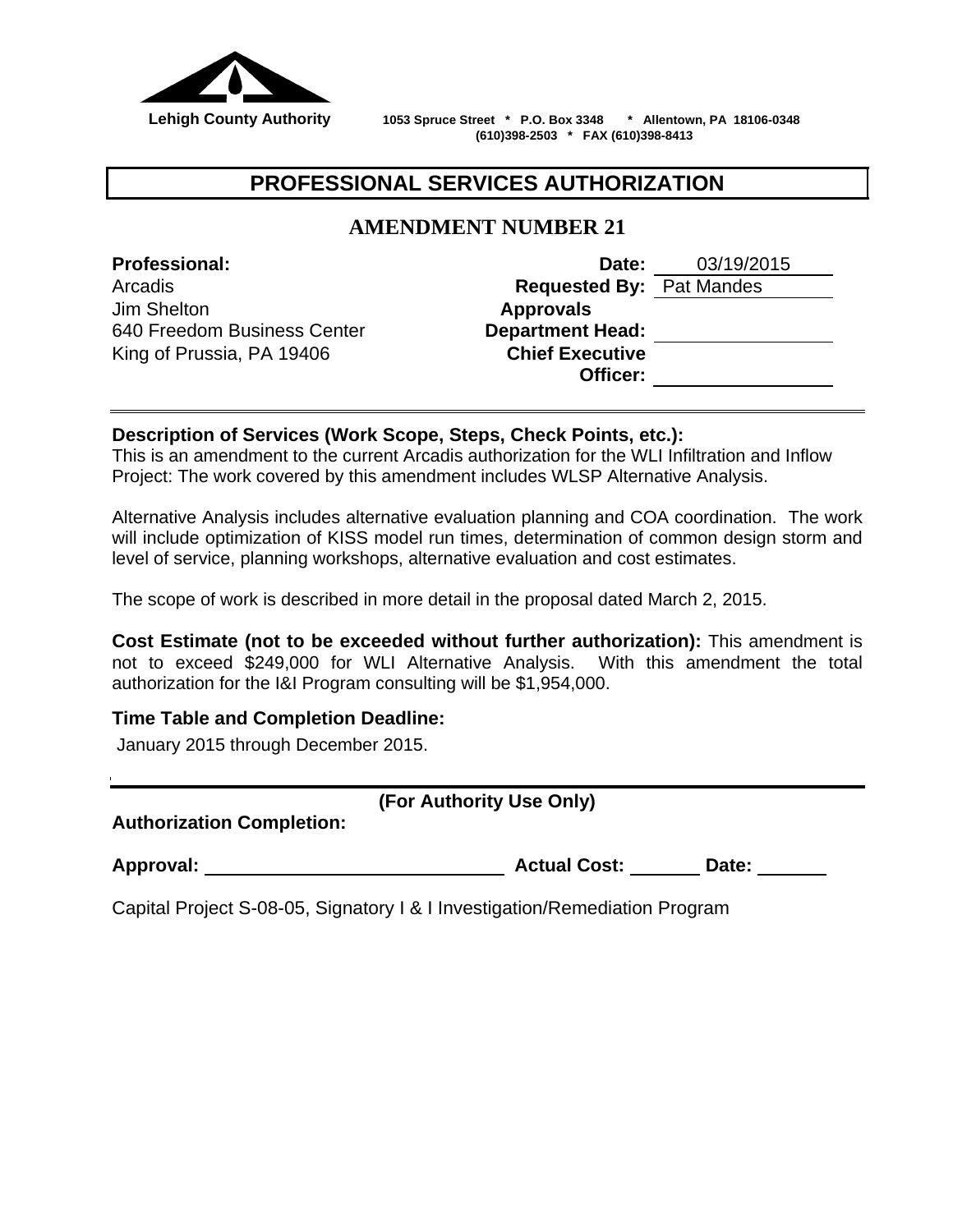

Ms. Pat Mandes Wastewater Services Director Lehigh County Authority P.O. Box 3348 Allentown, PA 18106

Subject: Western Lehigh Sewer Partnership (WLSP) Alternatives Analysis

Dear Ms. Mandes:

ARCADIS is pleased to provide Lehigh County Authority (LCA) with this scope and budget for WLSP Alternatives Analysis to reduce sanitary sewer overflows in the WLSP sewer systems and to help evaluate the impact of wet weather flows on City of Allentown (COA) interceptor systems and treatment capacity. This work is being done as the next step of the Sewer Capacity Assurance and Rehabilitation Program (SCARP) alternatives evaluation. It will provide the definition of capital improvements to meet wet weather conveyance needs through 2040. This work is being conducted in concert with engineering teams from the COA and other non-WLSP signatories, with the goal of presenting an aligned, mutually synergistic, and rational plan of action for addressing wet weather issues being regulated by PADEP as part of the required response to the LCA Chapter 94 actions and by USEPA as part of the required response to the Administrative Order. This work will be completed in accordance with Section 3.8.1 of the SCARP Program Approach Outline and the current Path Forward prepared in Fall 2014 in concert with the COA.

#### **OBJECTIVES**

The goal of this work is to identify the best solutions for conveying future dry and wet weather flows through 2040 while maintaining previously established level of service operating goals. This work will primarily consider the interests of the members of the WLSP, but will also consider flow, operating, and cost impacts on COA and other Klines Island signatories. A plan of analysis has been established between LCA and COA whereby an iterative style of alternative analyses will be conducted first by LCA, with the results of that work feeding into and informing COA analysis, then back again to the LCA team to start another round of refining evaluations. This work builds on the preliminary work conducted by ARCADIS in 2014.

ARCADIS U.S., Inc. 640 Freedom Business Center Suite 310 King of Prussia Pennsylvania 19406 Tel 610.768.5813 Fax 610.768.5817 **www.arcadis-us.com**

Date: March 2, 2015

Contact: Tony Dill

Phone: 484.688.0380

Email: Anthony.Dill@arcadisus.com

Our ref: 0247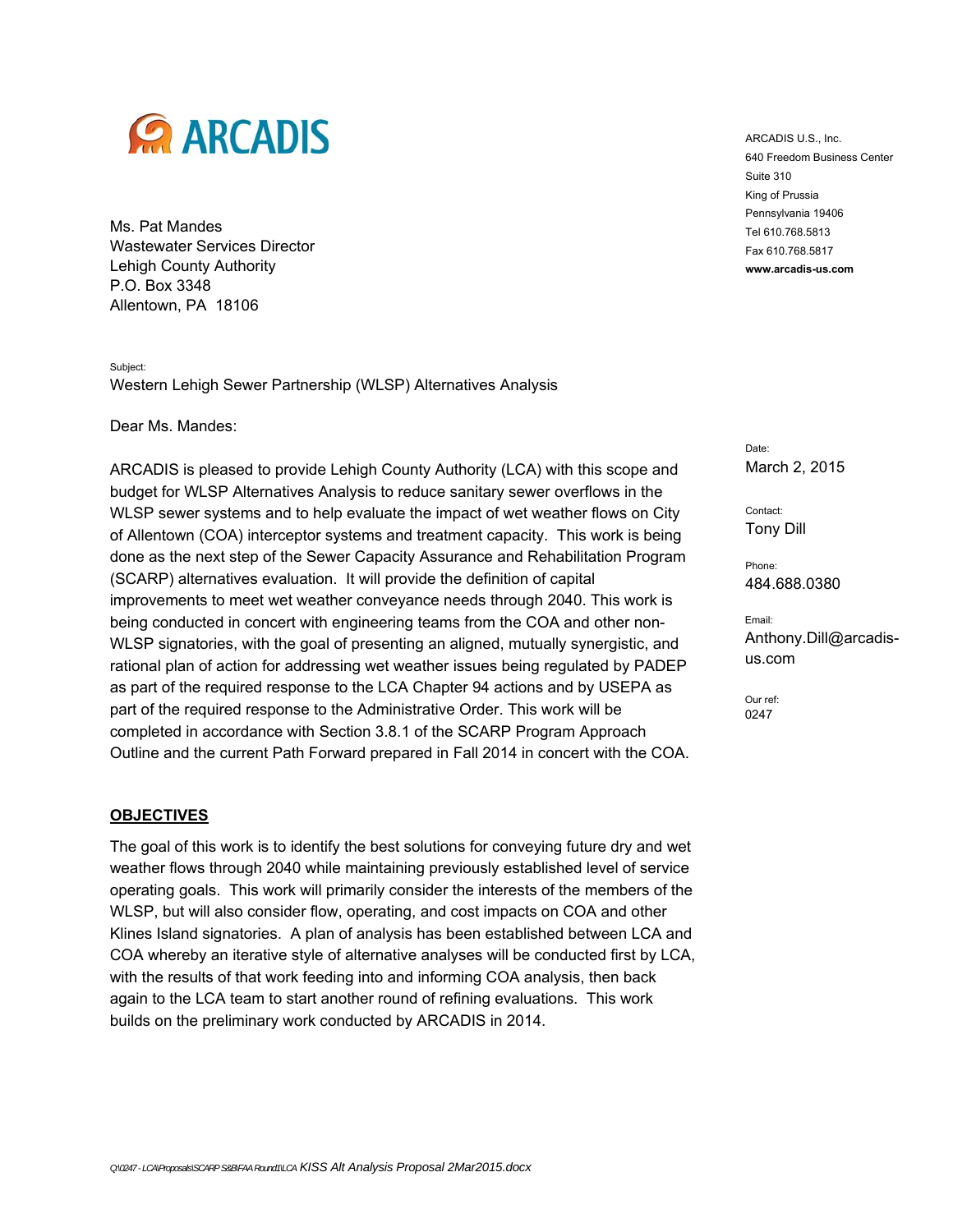#### **SCOPE OF WORK**

#### **Task 1 – Alternatives evaluation planning and COA coordination**

This task includes several sub-tasks related to preparation for initiating the alternatives evaluations.

#### Optimization of KISS model run times

The 2014 Klines Island Sewer System (KISS) model, which combines both the 2009 WLSP model and the 2008 COA model with 2014 calibrating flow and rain data, is very large and requires considerable computer time to run each iteration. Efforts will be made to adjust the model or revise the run schemes in order to provide reasonable run times for alternative analysis.

#### Determination of common design storm and level of service

The peak flow recurrence methods used to identify the LCA historical storm utilized for compliance evaluations as well as the current LCA level of service will be presented to COA during a workshop. These criteria will be compared to the current COA design storm and level of service. The workshop's primary goal will be to determine what storm conditions should be used to model wet weather flows in the various portions of the entire KISS model.

#### Initial planning workshops

Prepare for and attend two initial planning workshops with the COA representatives to discuss and plan the approach to executing the alternatives evaluations and associated modeling work.

#### **Task 2 – KISS alternative evaluation for 2040 planning horizon**

Working with LCA, ARCADIS will define up to 15 general alternative descriptions to manage wet weather flows in 2040 using various combinations of conveyance, storage, and rainfall derived inflow and infiltration (RDII) reduction improvements.

Then, using the 2014 KISS model, these alternatives will be iteratively located and sized to so as to eliminate overflows and meet operating goals. Work will focus on components through the Park Pump Station (PPS), though impact on the Little Lehigh Interceptor (LLI) and the Klines Island WWTP (KIWWTP) headworks influent will also be evaluated. No effort will be given to analyzing changes to wet weather management practices of COA or of non-WLSP signatories, as the COA engineering team is charged with that work.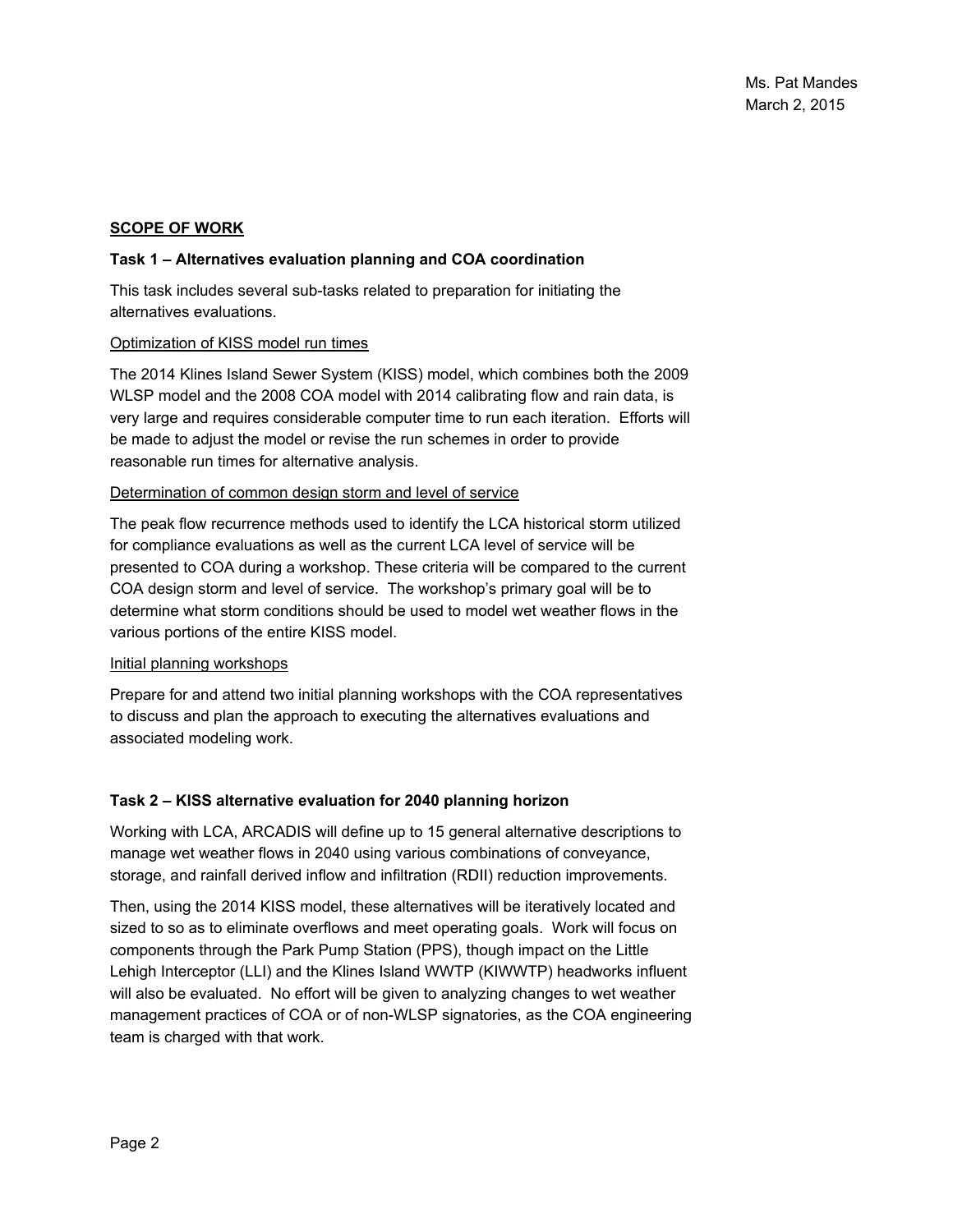For each alternative, pipe lengths, diameters and depths; storage tank sizes and pumping needs; pump station capacities; force main diameters, lengths, and general routing; and locations and miles of pipe, laterals, and manholes rehabilitated will be determined. Flow hydrographs at Keck's Bridge, Spring Creek Road Pump Station (SCRPS) force main discharge, the Little Lehigh Relief Interceptor (LLRI) and Allentown-Emmaus Interceptor (AEI) just upstream of the Park Pump Station (PPS), LLI between confluence with Cedar Creek Interceptor (CCI) and KIWWTP, and the discharge from the PPS force main will be provided to the COA modeling team to support their evaluations.

Alternative analyses will be conducted in three Rounds. Round 1 will consist of a WLSP cycle using the 2014 KISS model without extended groundwater pre-storm modeling and conducted by ARCADIS followed by a COA cycle (using the COA model with 2040 flows and I&I creep added and conducted by Whitman Requardt), with flow data from the WLSP cycle being used as input data for the COA cycle. Round 2 will serve to refine the Round 1 alternatives and be similarly conducted using two cycles. Round 3 will be a single cycle of a short list of complete alternatives (i.e., upgrades for all portions of the KISS) using the 2014 model with full groundwater modeling and conducted by ARCADIS.

This task includes a long-term simulation to determine annual average and typical dry day flow in 2040.

Multiple workshops to collaborate ideas, share results, and seek direction will be conducted.

# **Task 3 – Cost Estimates**

A cost estimating spreadsheet tool scalable to all aspects of the alternative analysis will be prepared.

After defining the components of each alternative, a preliminary opinion of probable capital and operating costs will be developed (+/- 30%). For the three most preferred alternatives, an estimate of total life-cycle costs will be prepared. Treatment plant costs related to the Industrial Pre-treatment Plant (IPP) and the KIWWTP will be taken directly from the Act 537 Plan Report draft.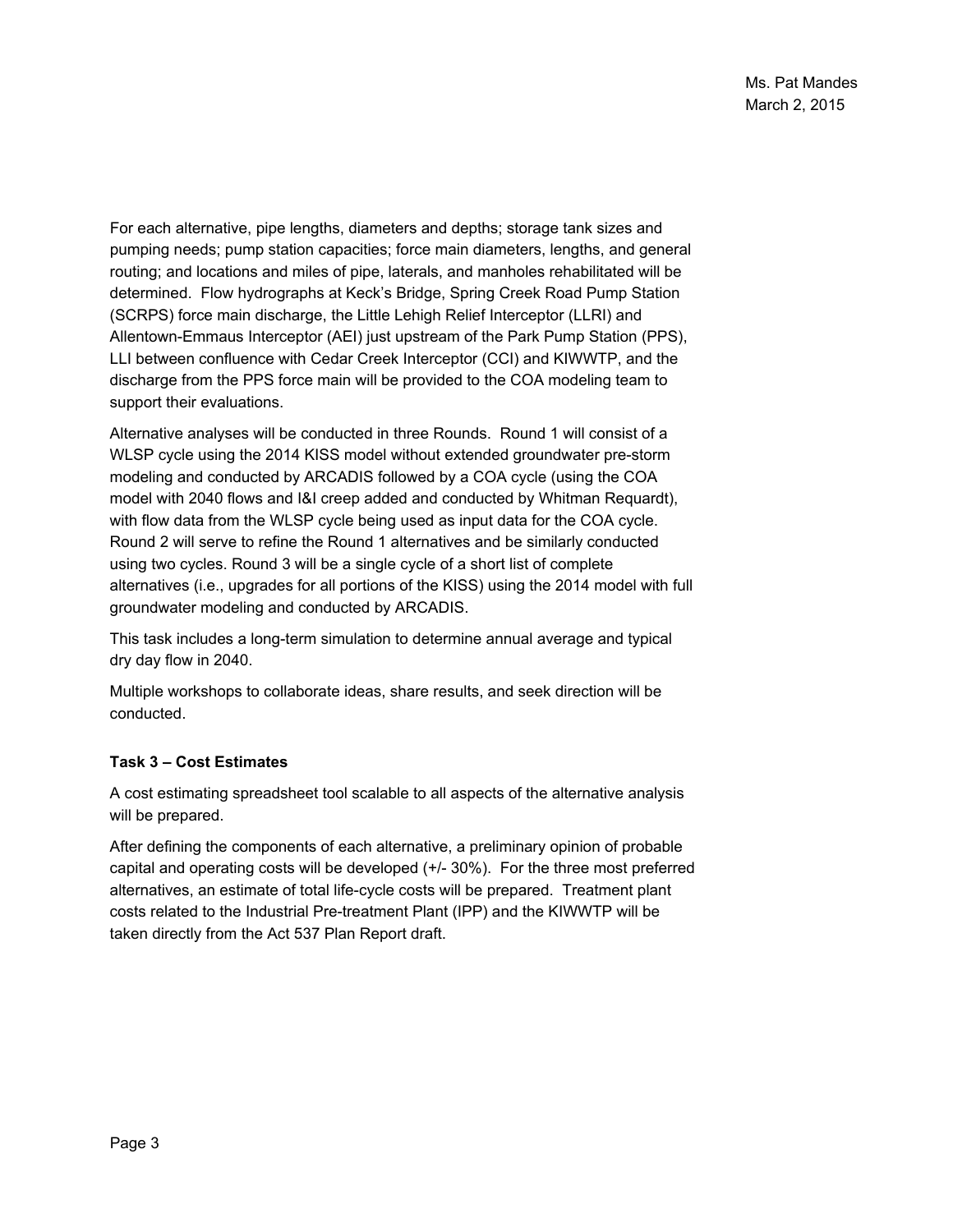#### **DELIVERABLES AND WORKSHOP**

No reports will be developed during this work. All work products will be presented in workshops in the form of PowerPoint presentations, tables, graphs, model runs, and cost estimates.

For the purposes of this scope and budget, we have assumed the following workshops as part of Task 2 (except where noted):

- 1. Workshop 1 Will be a half day meeting with LCA and COA to discuss and plan our collective approach to executing the alternatives evaluation and associated modeling work. (Task 1)
- 2. Workshop 2 Will be a half day engineering meeting with LCA and COA engineering teams to refine the iterative alternative evaluation process, conduct discussions regarding design storm and level of service to be used in each portion of the model, and determine initial alternatives to be evaluated under the COA model updated for future flows. (Task 1)
- 3. Workshop 3 –Will be a half day engineering meeting with LCA, COA engineering team, the WLSP engineering team, and the 537 Plan engineering team to define the first round of 8-12 WLSP alternatives (WLSP Round 1 FAA), review design storm and level of service goals for various portions of the non-WLSP systems, collaborate and gather treatment plant costs and feasibility information, and establish cost estimating methods.
- 4. Workshop 4 Will be a half day engineering meeting to review the results and cost estimates of the WLSP Round 1 FAA with WLSP engineering team and share flow data from these alternatives with COA.
- 5. Workshop 5 Will be a half day engineering workshop with COA to receive the results of COA Round 1 alternative analyses.
- 6. Workshop 6 Will be a half day engineering workshop with the WLSP engineering team to review the COA Round 1 analyses and to define the WLSP Round 2 FAA.
- 7. Workshop 7 Will be a half day engineering meeting to review the results and cost estimates of the WLSP Round 2 FAA with WLSP engineering team and share flow data from these alternatives with COA.
- 8. Workshop 8 Will be a half day engineering workshop with COA to receive the results of the COA Round 2 FAA.
- 9. Workshop 9 Will be a half day engineering meeting to preliminarily select 2-4 complete alternatives (i.e., upgrades for all portions of the KISS) to run using the 2014 model with full groundwater modeling.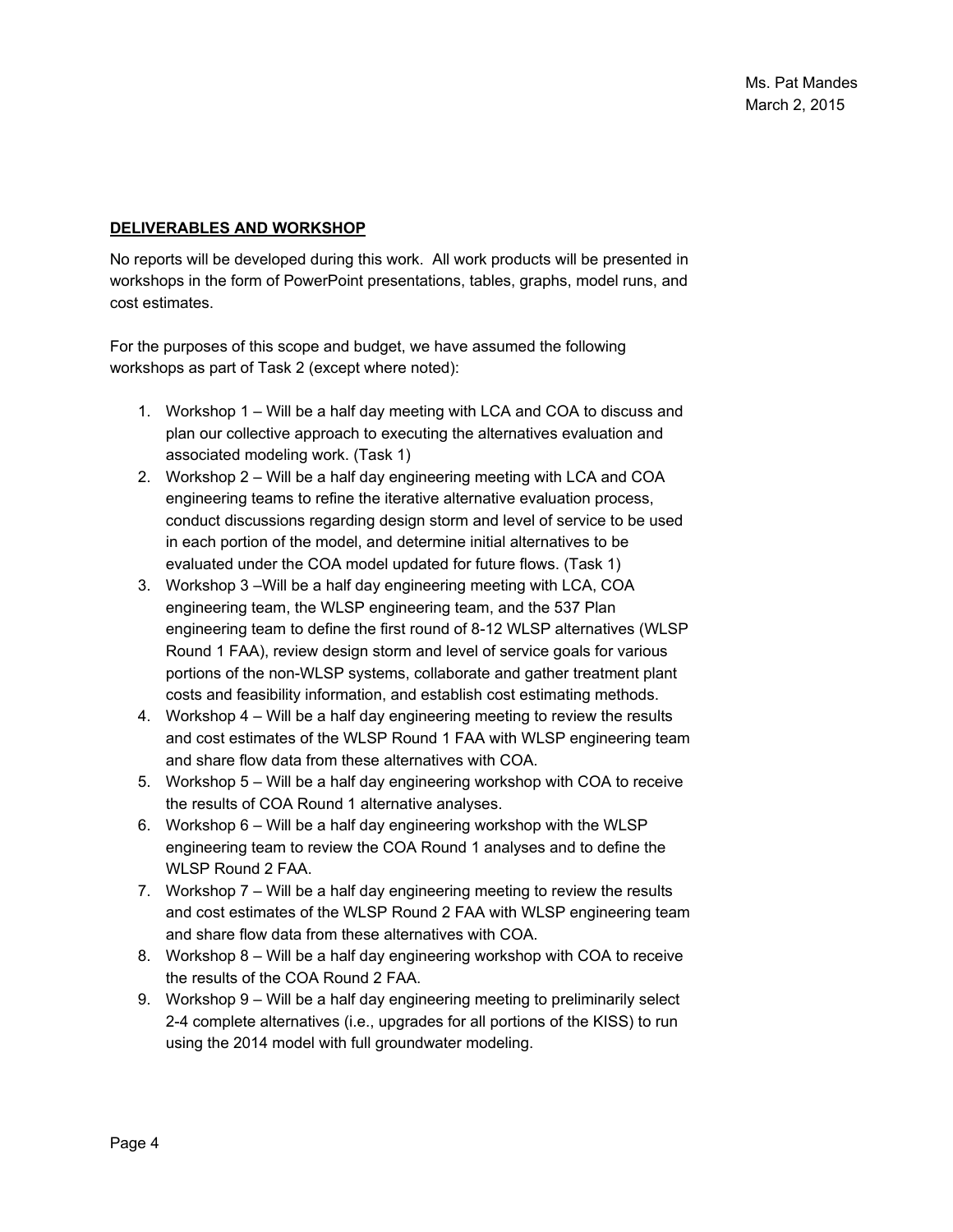- 10. Workshop 10 Will be a half day signatory meeting to review the Round 1 and Round 2 results and to select 2-4 complete alternatives (i.e., upgrades for all portions of the KISS) to run using the 2014 model with full groundwater modeling.
- 11. Workshop 11 Will be a half day signatory meeting to review the results and cost estimates of the Round 3 FAA.

#### **BUDGET ESTIMATE**

We estimate that the cost of these services will be \$249,000. We propose to complete these services on a time and materials basis in accordance with the Agreement between LCA and Malcolm Pirnie, Inc. and the current Summary of Standard Charges for Lehigh County Authority. We will not exceed this budget without prior authorization from LCA. Payment for services will be based upon the actual labor and expenses incurred.

Please contact me with your authorization to proceed if this scope and budget are acceptable to you. If you have any questions please do not hesitate to call me at 484-688-0380 or 610-761-3253 (mobile).

Sincerely,

ARCADIS U.S., Inc.

Tay Diel

Tony Dill, PE, BCEE Program Manager – Buried Infrastructure Team

C: Jim Shelton, ARCADIS Tanya McCoy-Caretti, ARCADIS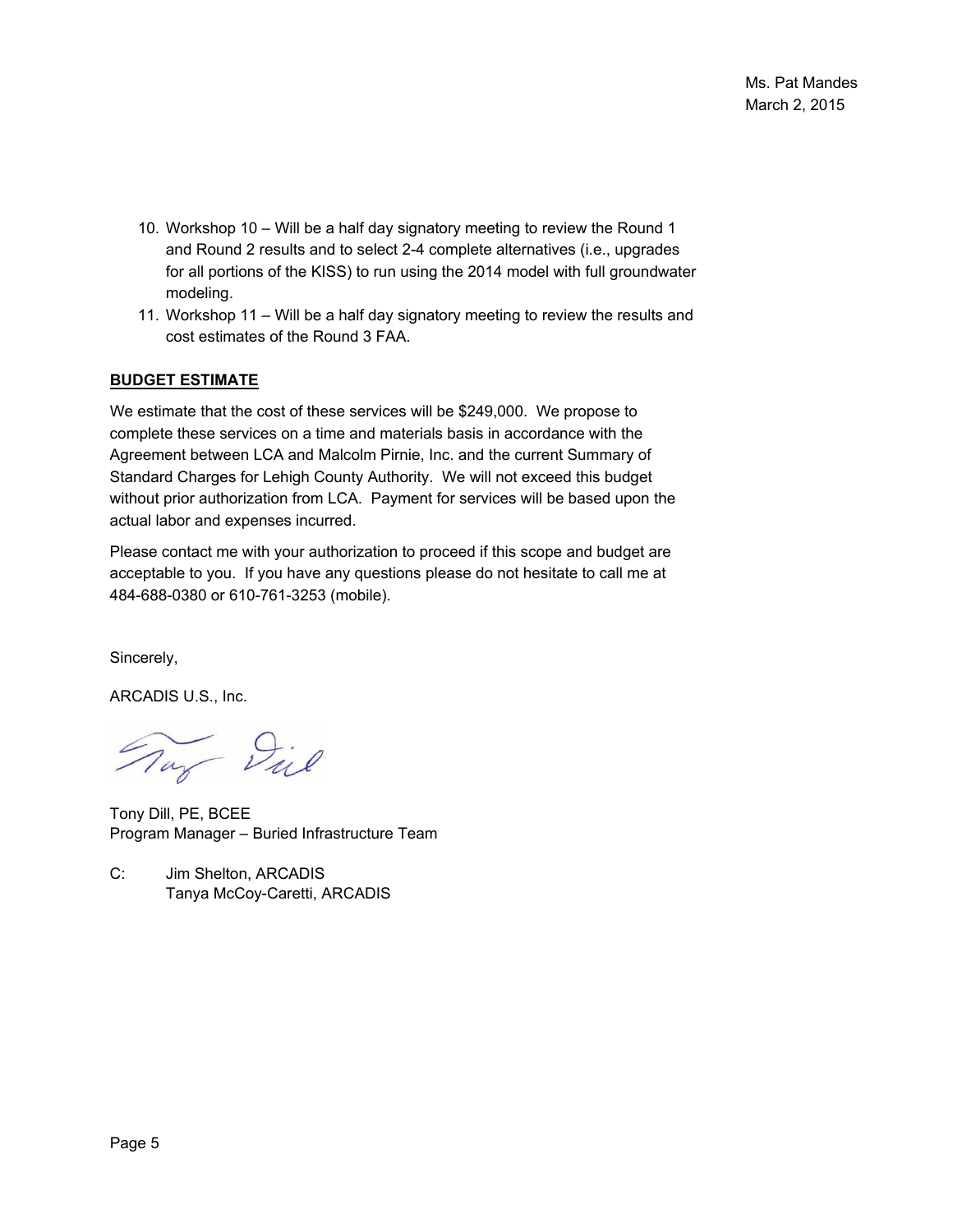#### Lowhill Township Wastewater System Acquisition Overview

#### Executive Summary

Lowhill Township proposes to transfer its wastewater collection system (system) and its customer base as well as \$50,000 in system revenue to Lehigh County Authority. The system discharges successively into the Weisenberg Township System, the Upper Macungie System and the Western Lehigh Interceptor before final treatment at the Allentown Wastewater Treatment Plant.

#### System Description

The System serves 43 customers in the Pointe West Development in the vicinity of Rt. 100 north of Fogelsville (A map showing the system is attached). The System was built between 1988 and 1994 and is comprised of 3850 feet of plastic sewer lines, 43 PVC laterals and 18 manholes. Wastewater flows by gravity to the Weisenberg System then to the Upper Macungie System, where it's then pumped to the LCA's Western Lehigh Interceptor.

#### System Revenues and Expenses

System Revenues are derived from user charges and total approximately \$15,200/year based upon average customer discharge of 69,000 gallons per year (17,250 gpq). The rate schedule is a combination of a flat fee which includes allowable consumption up to 22,500 gpq plus a volume charge for discharges above the allowance.

#### Lowhill Rate Schedule Per Quarter

### Fixed Fee ‐ \$85.00 Includes up to 22,500 gallons per quarter Volume Charge ‐ \$2.61/1000 gal above 22,500 gallons per quarter

#### System Expenses

Actual/Budgeted 2014/2015 Expenses total approximately \$\_\_\_\_\_\_\_\_\_\_, leaving net revenue of about \$\_\_\_\_\_\_\_\_\_\_\_\_\_\_\_\_\_\_ per year. Major expenses include Treatment and Transportation (Western Lehigh Interceptor charges) of approximately \$8000 and payments to Upper Macungie Township Authority for transmitting flow through that system \$

#### Acquisition Agreement

The acquisition agreement, also known as the Wastewater Service Agreement (WWSA) is similar to past agreements for small system acquisition. In addition to standard provisions in such agreements, the WWSA provides the following:

Conveyance of the System plus \$50,000 in cash to LCA. The system is transferred "As Is".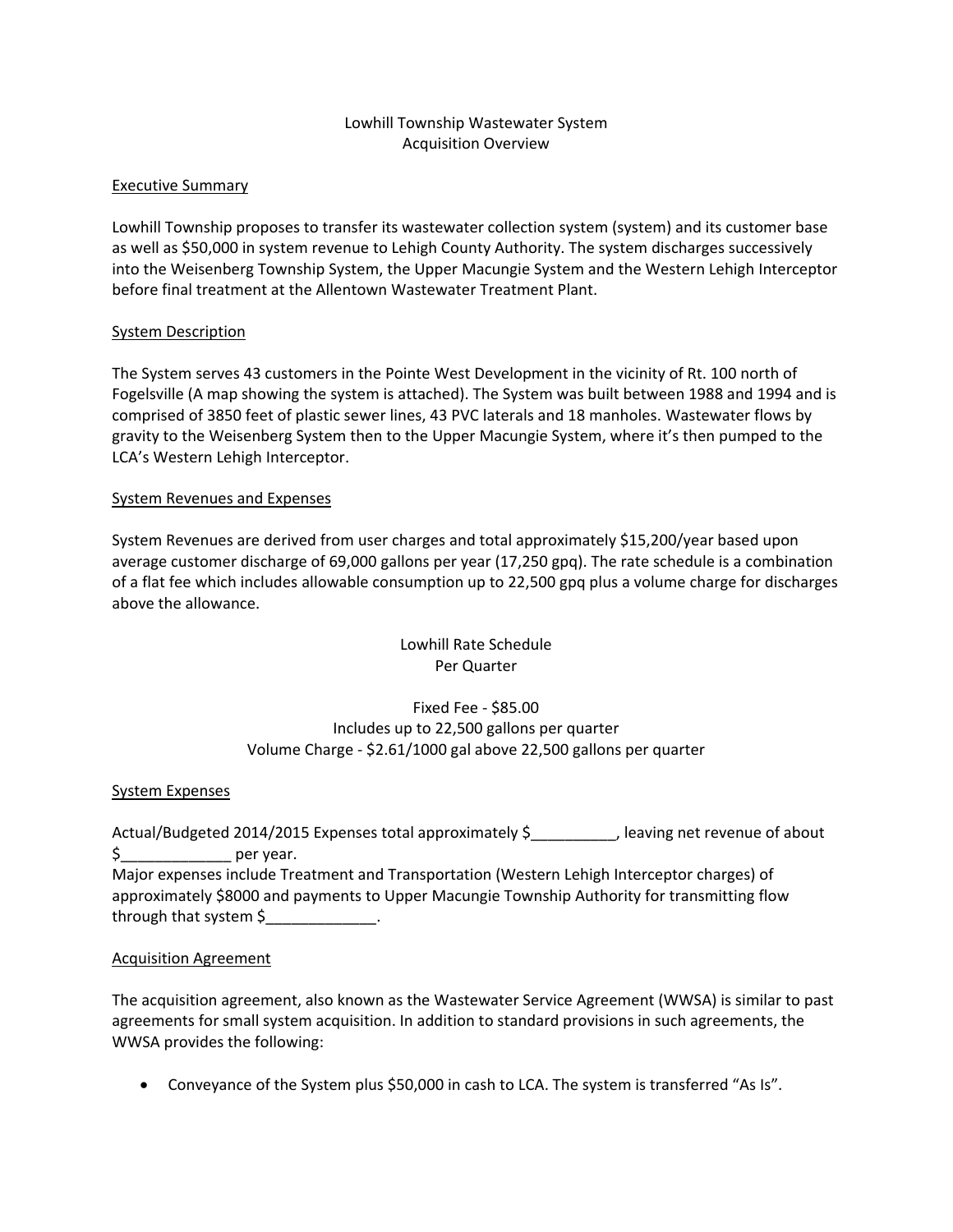- LCA commitment to serve properties in the System service are in accordance with LCA Rules & Regulations and maintain the System.
- LCA will set rates that are "reasonable and uniform" which may be set for a combination of LCA Systems.
- For future addition, Lowhill will grant, at no cost, easement in its roads and other property, and access to current easements for maintenance and repair of existing lines.
- Lowhill must approve and/or request future extension in the Township which can be accomplished by approval of development plans.
- Lowhill may acquire the System if it pays all costs and liabilities related to it. If so, it must maintain ownership for at least 10 years.

The proposed WWSA, which has been approved by Lowhill, is attached.

#### Future Operation and Management

Suburban LCA personnel will operate the system and provide all support services.

Current rates applicable to the "Common Rate Systems" (Upper Milford, Weisenberg Townships) will be applicable to the Lowhill customers.

### Fixed Rate ‐ \$21.00/quarter (No usage allowance) Volume Charge \$4.53/1000 gal

Given the differences between the rate components, approximately 42% of the customers will see reduced rates and 58% will see increased rates. The rate variation will run from ‐52% to +54%. Total Revenues will increase by about \$1800/year (total \$17000/yr).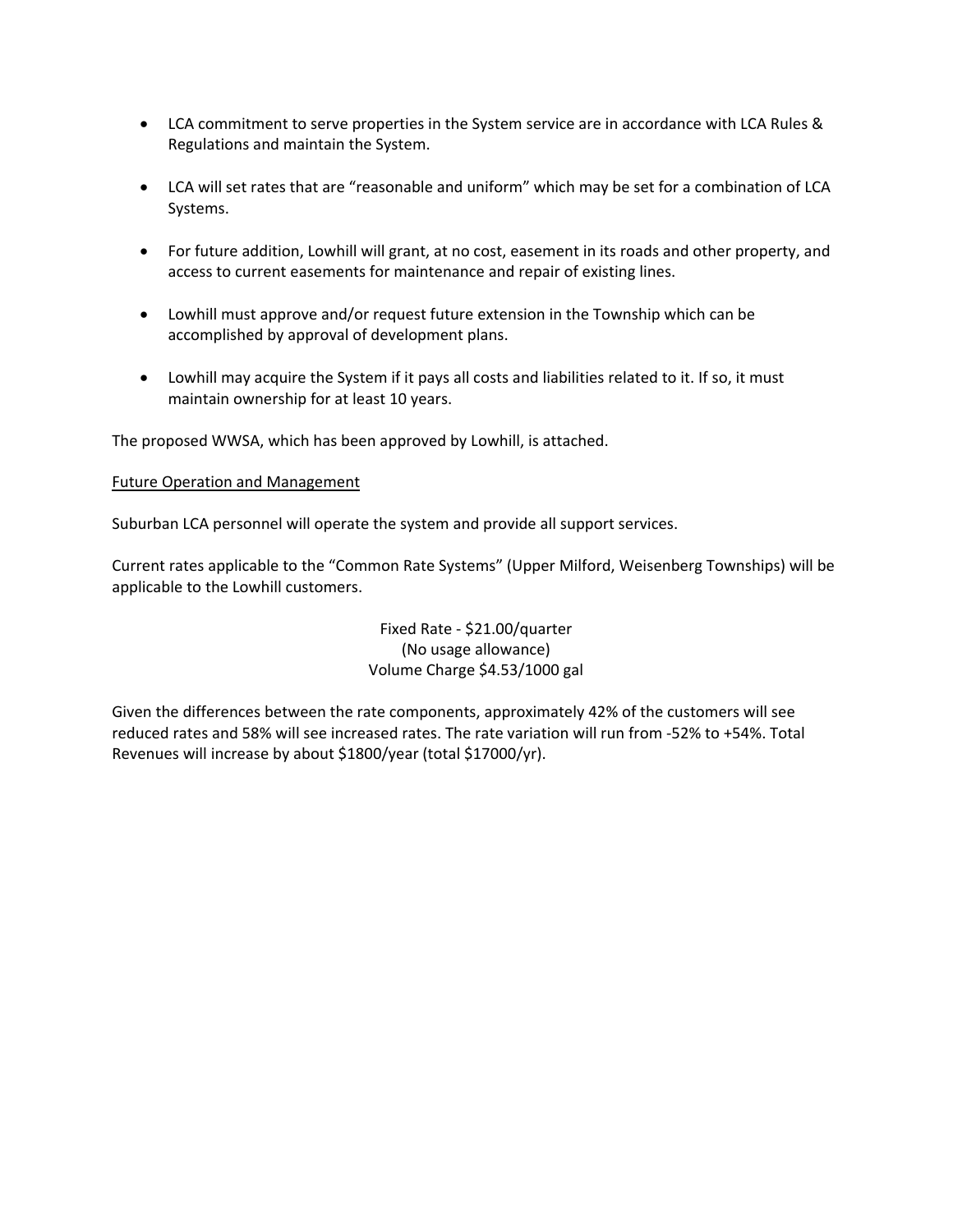# **WASTEWATER SERVICE AGREEMENT**

#### **LOWHILL TOWNSHIP**

THIS AGREEMENT, dated for convenience this \_\_\_\_\_\_\_\_ day of \_\_\_\_\_\_\_\_\_\_\_\_\_ 2015, by and between

**LOWHILL TOWNSHIP** (hereinafter the "Township"), a township of the second class organized and existing under the laws of the Commonwealth of Pennsylvania with its principal office located at 700 Herber Road, New Tripoli, Pennsylvania

and

**LEHIGH COUNTY AUTHORITY** (hereinafter the "Authority"), a Pennsylvania municipal authority organized and existing under the Pennsylvania Municipality Authorities Act located at 1053 Spruce Street, Wescosville, Pennsylvania

#### WITNESSETH:

WHEREAS, the Authority is and has been developing regional wastewater and water systems in the Lehigh Valley; and

WHEREAS, the Authority and the Township are negotiating the conveyance of all the assets of the wastewater system in Lowhill Township necessary for the provision of wastewater service within the Township (hereinafter "Service Area" and shown on a plan attached hereto as Appendix A) to the Authority; and

WHEREAS, the Township Supervisors have acted in their official capacity to request the Authority to provide wastewater service to properties within the Service Area (hereinafter the wastewater facilities within that Service Area referred to as the "Wastewater System") pursuant to the terms of this Agreement; and

WHEREAS, the parties hereto desire to set forth the terms and conditions which shall be applicable to the Authority acquisition of the Wastewater System as well as the collection, transmission and treatment of wastewater by the Authority from the Wastewater System after such acquisition.

NOW THEREFORE, the Authority and the Township for and in consideration of covenants, promises and agreements herein contained, to be kept and observed, each intending to be legally bound hereby, covenants and agrees as follows:

1. The Township shall convey to the Authority, and the Authority agrees to accept, the Wastewater System, which Service Area at the time of this Agreement is shown on a plan attached hereto as Appendix A. The Township conveys the Wastewater System "as is" to the Authority with no warranties. Even after acquisition of the Wastewater System, the Township shall retain its responsibilities in §1 to maintain a current "State of the Art" plumbing code, including provisions similar to and in compliance with those of Upper Macungie Township through which sewage flows from the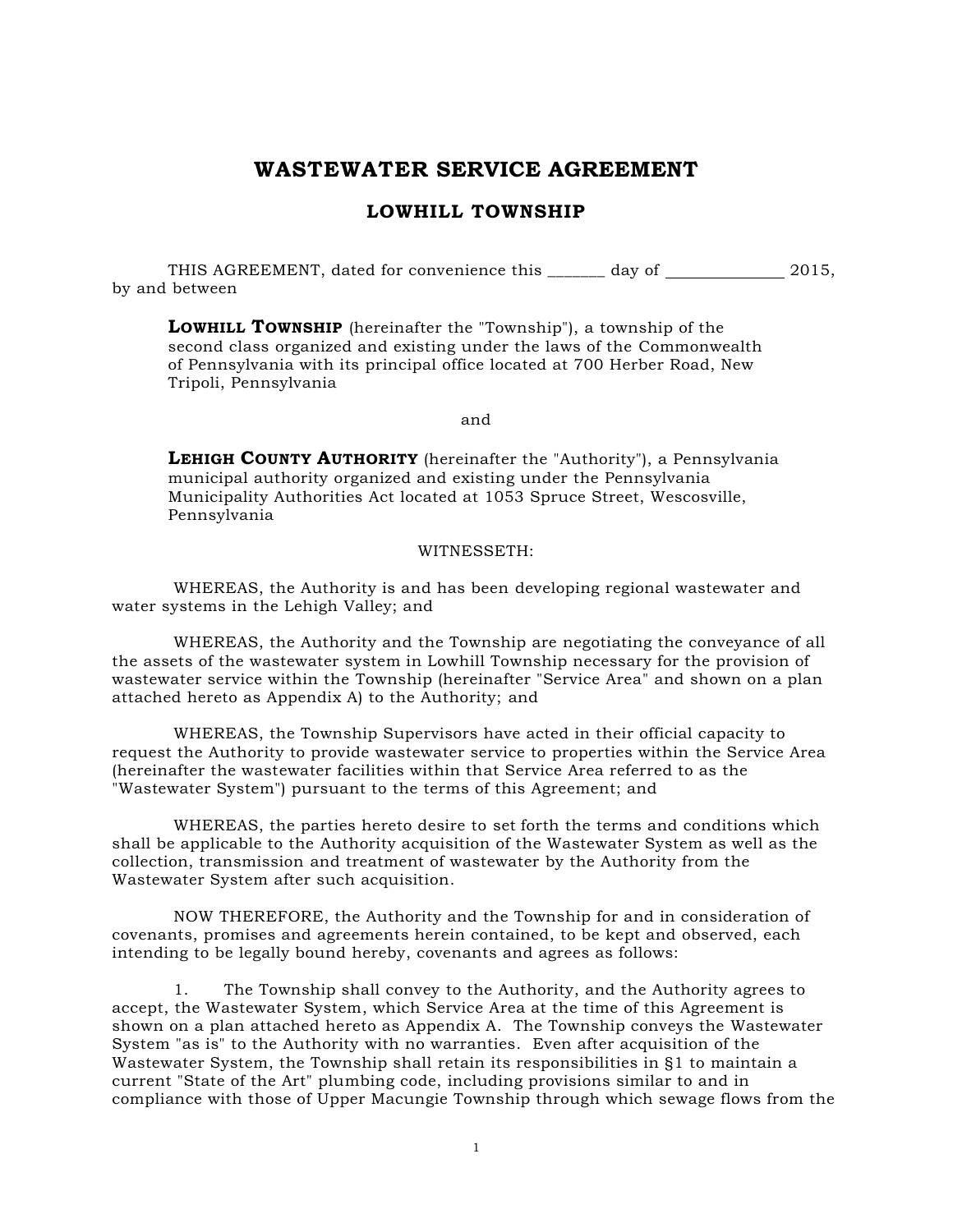Wastewater System, and to enforce the requirements of such plumbing code.

On the settlement date, the Township shall deliver to the Authority the following:

Deeds, agreements or assignments, as applicable depending on the title being conveyed, whereby title to all real property interests are conveyed by the Township to the Authority free and clear of all liens and encumbrances, including an Assignment of Easements, Rights and Interests conveying all present wastewater easements, rights and interests held by the Township, substantially in the form attached hereto as Appendix B; and

B. A Bill of Sale whereby any and all of the personalty comprising the Wastewater System owned by the Township, as listed therein, are transferred to the Authority free and clear of all liens and encumbrances; and

C. Appropriate certified resolution(s) of the Township authorizing the performance of the terms of this Agreement; and

D. Assignment of all Township accounts receivable in regard to the Wastewater System and all of its rights to collect such accounts including assignment of any municipal liens the Township may have filed in this regard; and

E. Assignment to the Authority of such manufacturer, contractor, service, or other warranties as the Township may have, applicable to the assets to be transferred, as well as all records, plans, sketches, customer lists, sewer quality analyses, etc., relating to the Wastewater System; and

F. Copies of any necessary third party approvals, if any, including the agreement and addenda with Upper Macungie Township Authority for use of its pump station and transmission system (attached hereto as Appendix D).

2. The Township shall, with the conveyance of the Wastewater System, pay to the Authority, the sum of fifty-thousand (\$50,000) dollars, from the Township Sewer Fund. Said sum shall be separately accounted for within the assets of the Authority to provide for ongoing expenses associated with the Wastewater System for the Service Area which, but for the availability of these funds, would cause the rates to the customers within the Service Area to be increased.

3. The Township represents and warrants to the Authority that:

A. There are no legal proceedings pending or threatened against the Township in any court or jurisdiction involving the Wastewater System.

The Township has not defaulted under any agreement or any other instrument to which the Township is a party or by which the Township is bound, which default could result in a lien, attachment or encumbrance upon the property herein conveyed.

C. The Wastewater System facilities herein conveyed were constructed in good workmanlike manner and as of the date of Settlement those facilities are properly and efficiently operating.

4. The Authority covenants and agrees, where feasible, to furnish wastewater collection, transportation and treatment service in perpetuity, unless the provisions of §§9 and 10 transpire, to properties within the Wastewater System. Service shall be in accordance with the Authority's Rules and Regulations and at "reasonable and uniform" rates which the Authority may adopt from time to time. In establishing such rates, the Authority may combine the costs of any or all areas within its entire system where it provides wastewater service and establish a single rate schedule for such combination of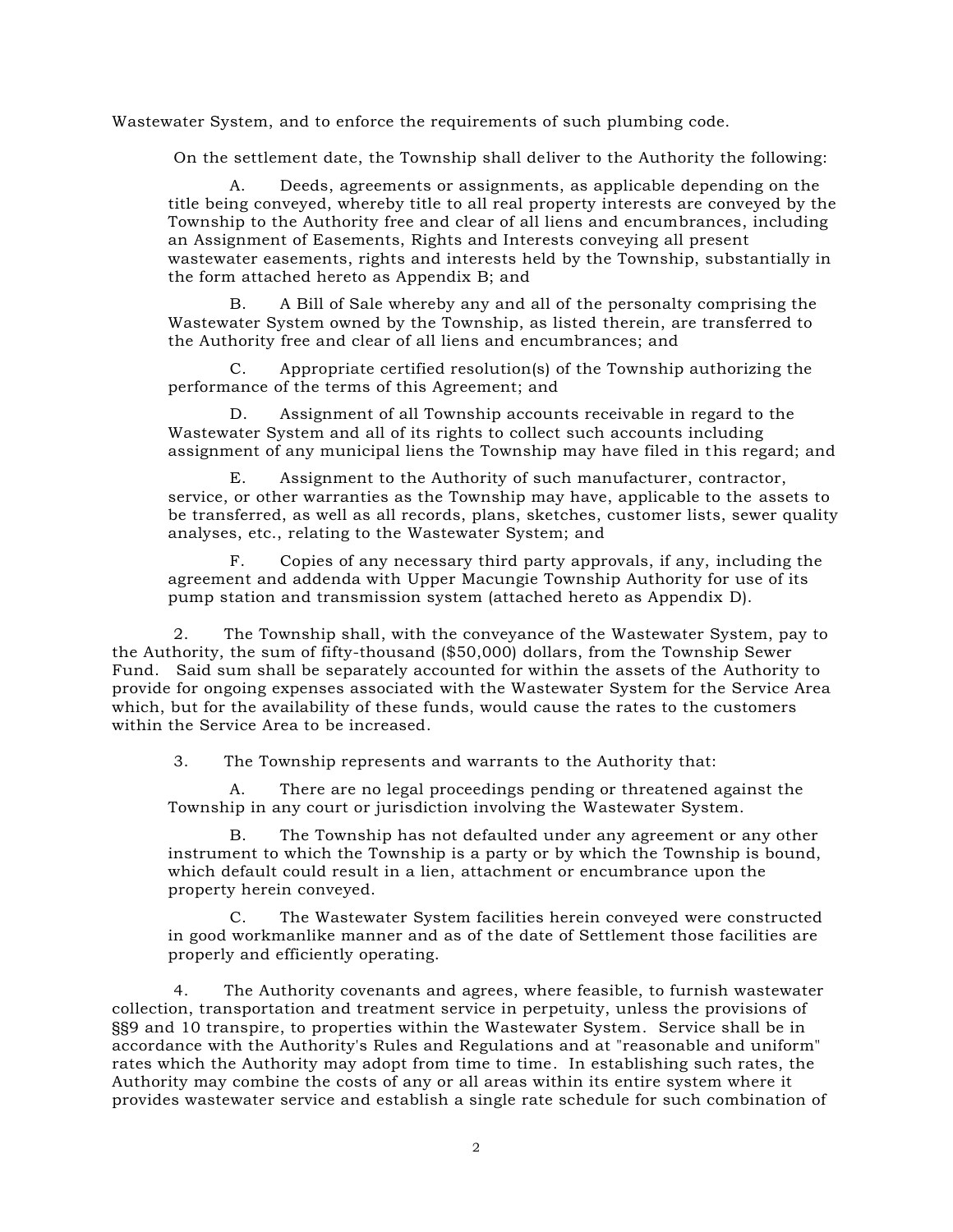service areas. The Township shall be supplied with the Authority's rate schedules for wastewater service which shall be kept current and shall also be notified by the Authority in advance of any proposed rate changes to such schedules.

The Authority also agrees to develop and maintain general specifications for construction of wastewater systems for use in its systems, including in the Township, and the Township agrees to require that all central wastewater systems constructed within the Township be constructed in compliance with those general specifications. To implement these provisions, the Township shall require that all subdivision plans in areas the Township has determined are to be served by central wastewater service be submitted to the Authority for review and comment prior to any preliminary approvals or disapprovals. The Authority shall review these subdivision plans to ascertain if central wastewater service is feasible and to determine if design is in compliance with the general specifications for construction of wastewater systems developed by the Authority. Determinations of feasibility for purposes of this review shall be made solely by the Authority.

The Authority covenants to require construction of all of its wastewater facilities in compliance with the Township's Official Sewage Facilities Plan, as amended from time to time.

5. The Authority covenants and agrees to maintain the Wastewater System in good repair and operating condition; to operate the same continuously in an economical and efficient manner; and to make all repairs, renewals, replacements and improvement s thereto as required to maintain adequate wastewater service in the Township. The Township agrees to timely pass all ordinances necessary for proper operation and maintenance of the Wastewater System, including those required for the Authority to be able to comply with state and federal laws and regulations in the operation of the Wastewater System.

6. In regard to any future additions to the Wastewater System, as well as those conveyed pursuant to this Agreement, the Township agrees to grant and convey to the Authority at no cost any and all easements in public roads and in other properties owned by the Township which are necessary for the construction of wastewater facilities, provided that the Authority shall, after construction, return the surface of such easements as nearly as possible to their preconstruction condition. The Township agrees to permit the Authority without further authorization, payment of fees or security to excavate in easements in public roads and in other properties owned by the Township for the purpose of maintaining, improving, expanding, extending and repairing said wastewater mains and facilities provided the Authority promptly notifies the Township of such excavation and, after such work is completed, restores the surface of said easements as nearly as possible to its preconstruction condition. Township further agrees to cooperate with the Authority in obtaining other easements necessary for the Authority to provide the wastewater services, including but not limited to the exe rcise of eminent domain.

7. Upon request by the Township, the Authority shall provide professional advice on wastewater-related matters identified by the Township. The costs of such services, including overhead costs, shall be reimbursed to the Authority by the Township, unless the Authority agrees otherwise.

8. The parties understand and agree that the Authority will make no extensions of or connections to the Wastewater System to serve properties beyond the Service Area unless the Township requests or consents in writing to such an extension. Township approval of land development plans that provide for public wastewater service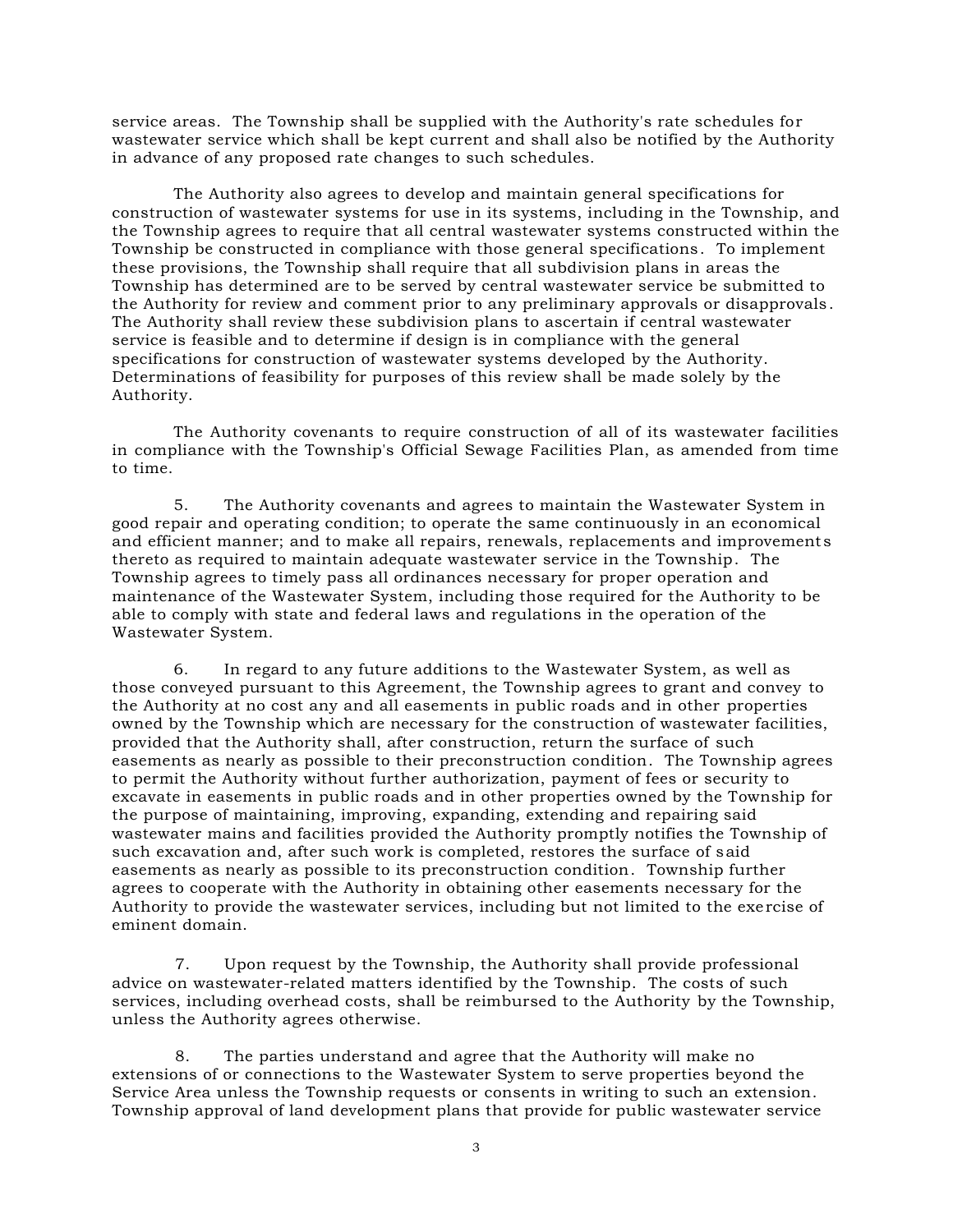shall be considered Township consent. Any extensions and connections to the Wastewater System shall be in accordance with all of the Authority's then-current applicable rules, regulations and policies. If a Wastewater System extension is requested by the Township to provide wastewater service which benefits existing residential, commercial or industrial buildings, the Township covenants and agrees to adopt appropriate ordinances whereby properties in proximity to the extension will be required to connect to the Wastewater System and pay assessments and charges levied by the Authority.

9. The Township shall have the right to acquire ownership of the Wastewater System in the Township. This acquisition is conditioned upon the payment of all costs of the Authority associated with the Township's acquisition; the assumption of any outstanding Authority indebtedness financing the purchase of, capital improvements to, or operation of such wastewater facilities; and the conditions of any orders and/or agreements between the Authority and other governmental entities, which may include assumption of Authority liabilities under such orders and/or agreements. Furthermore, any such acquisition is conditioned upon ownership and operation of the Wastewater System by the Township, a Township municipal authority or another municipal entity for a period of at least ten years after acquisition; and if such not be the case, it shall be the Authority's option to reacquire all these wastewater facilities under the same conditions as set out above. Six months' notice of intent must be given to the Authority prior to any acquisition under the terms of this section of the Agreement. Should such an acquisition transpire, title to all easements, rights-of-ways, pipes, mains, fittings, manholes, pumping stations and other appurtenances constituting parts of the Wastewater System within the Township shall be conveyed by the appropriate party.

10. If any successor of the Authority or any trustee, receiver, officer, board, commission, agency, instrumentality or other person to whom or which any right, power or duty of the Authority may be transferred, voluntarily or involuntarily, shall come into possession of the Wastewater System then all covenants herein by, on behalf of or for the benefit of the Authority, as well as all obligations, liabilities and responsibilities of the Authority pertaining to the Wastewater System, to the extent permitted by law, shall bind or inure to the benefit of such successor in possession of the Wastewater System.

11. The Authority hereby agrees to indemnify and hold the Township harmless from any and all liability arising out of the Authority's performance and obligations under the terms of this Agreement. The Authority shall not, however, be liable for any portion of a judgment nor associated litigation expenses, including attorney's fees, ultimately determined to be the result of the negligence or willful misconduct of the Township, or any of its employees, agents and officials.

12. The Authority and Township mutually agree that this Agreement replaces all previous agreements between the parties in regard to wastewater service in Lowhill Township, other than agreements to which the Township is a signatory as a result of use of the Western Lehigh Interceptor, and sets forth the guidelines by which wastewater service will be provided by the Authority in the Township.

13. If any provision hereof shall be held to be invalid, such invalidity shall not affect any other provision hereof, and the remaining provisions hereof shall be construed and enforced as if such provision had not been contained herein.

14. The Laws of the Commonwealth of Pennsylvania shall govern interpretation hereof.

15. The parties agree that the terms and conditions of this Agreement are the result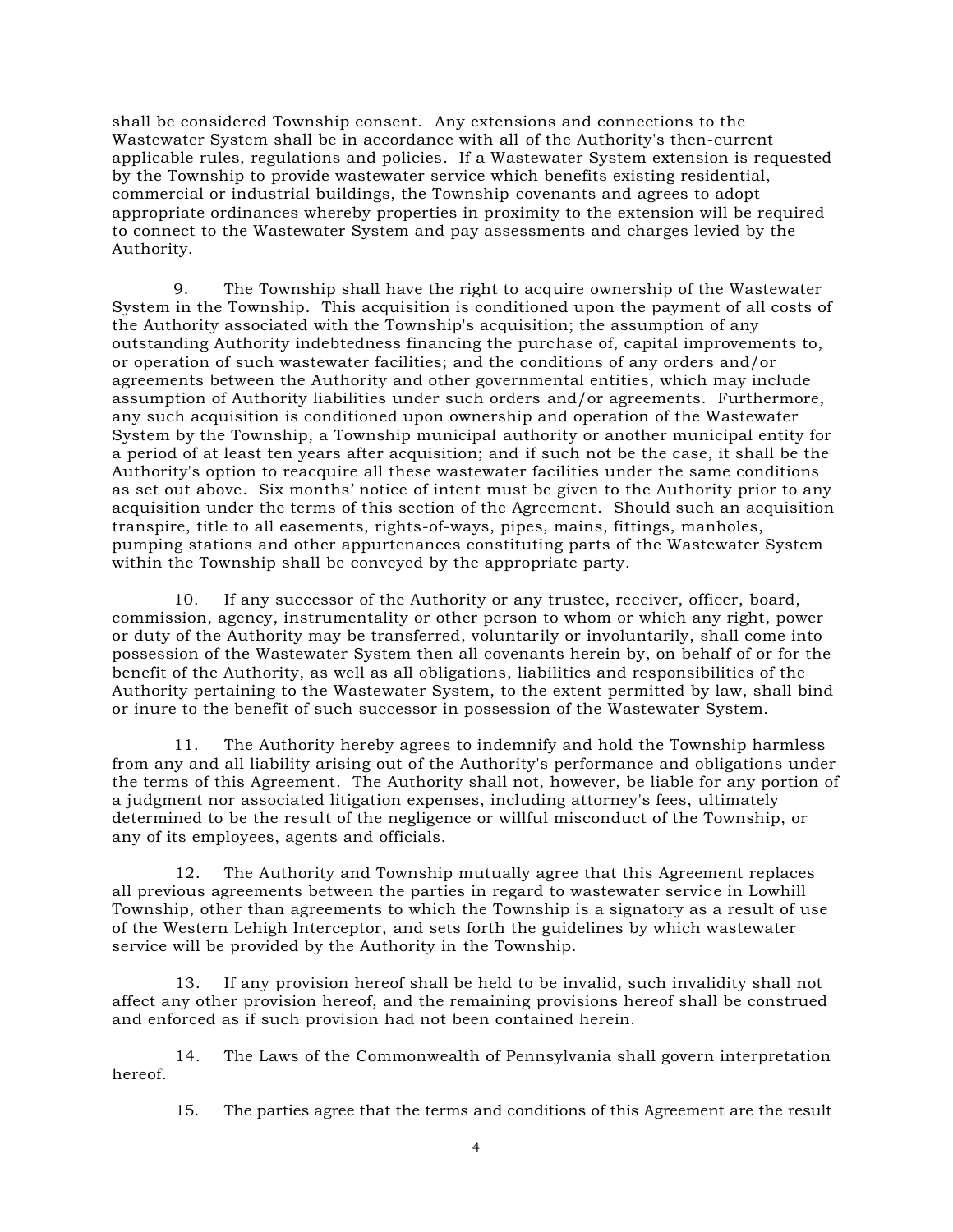of negotiations between the Parties and that this Agreement shall not be construed in favor of or against any Party by reason of the extent to which any Party or its professional advisors participated in the preparation of this Agreement.

16. If any term or other provision of this Agreement is invalid, illegal or incapable of being enforced by any rule of law or public policy, all other conditions and provisions of this Agreement shall nevertheless remain in full force and effect so long as the economic or legal substance of the transactions contemplated hereby is not affected in any manner adverse to any party. Upon such determination that any term or other provision is invalid, illegal or incapable of being enforced, the parties hereto shall negotiate in good faith to modify this Agreement so as to effect the original intent of the parties as closely as possible in an acceptable manner to the end that the transactions contemplated hereby are fulfilled to the greatest extent possible.

17. This Agreement may be executed in multiple counterparts, each of which shall be regarded for all purposes as an original, and such counterparts shall constitute but one and the same instrument.

18. This Agreement shall be binding upon the parties and their respective successors and assigns.

IN WITNESS WHEREOF, the Lowhill Township and Lehigh County Authority each has caused this Agreement to be duly executed and attested by its proper officers, pursuant to proper action of its governing body, all as of the day and year first above written.

*Attest:* **LOWHILL TOWNSHIP**

Jill Seymour Richard B. Hughes Secretary Chairman

# *Attest:* **LEHIGH COUNTY AUTHORITY**

By:

By:

Solicitor Chief Executive Officer

Bradford E. Landon Aurel M. Arndt

5